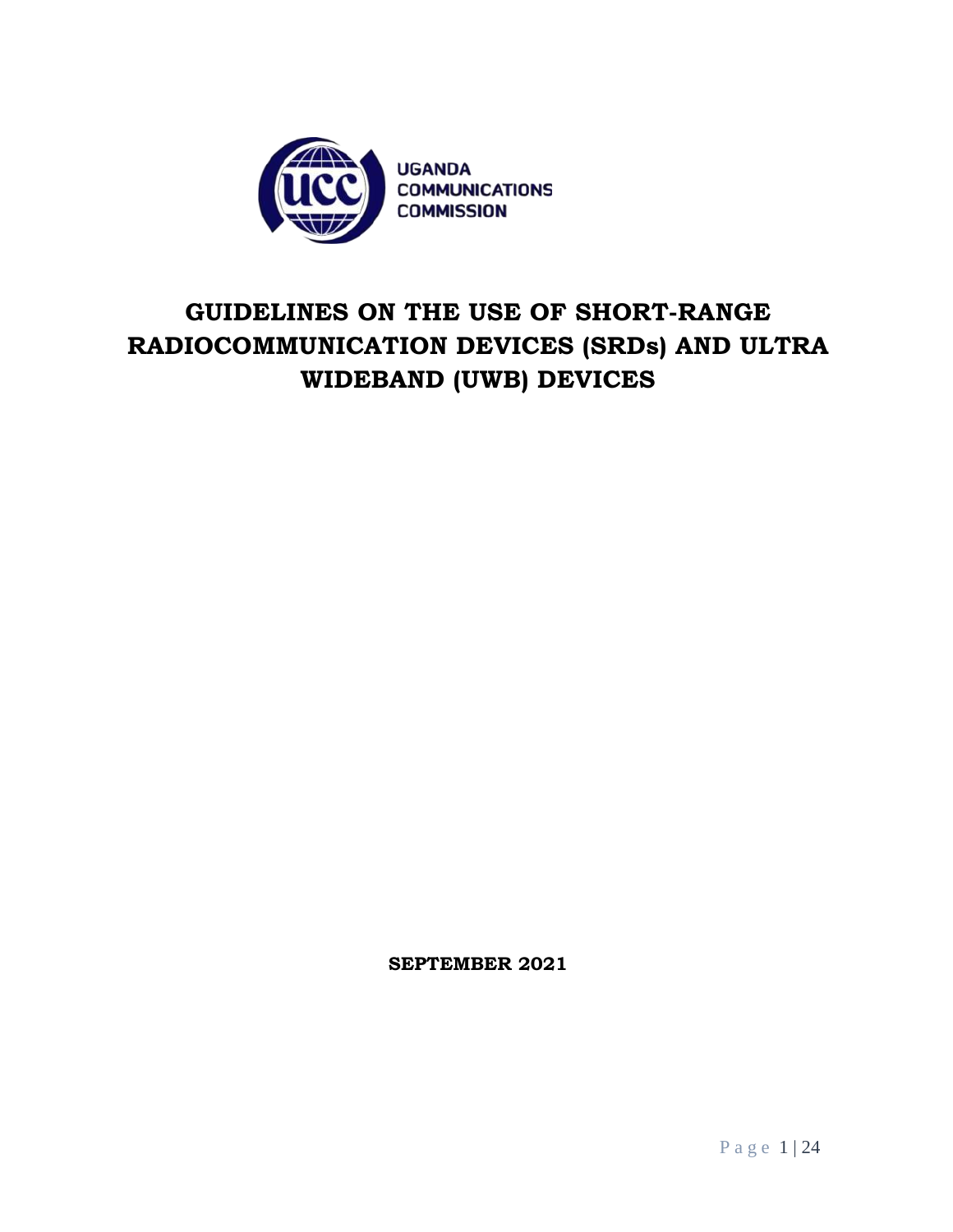#### *1. INTRODUCTION*

Short-range Radio Devices (SRDs) have become an integral part of the radiocommunication devices ecosystem. These come in varieties which include the traditional narrowband and Ultra-Wide Band (UWB devices).

SRDs and UWBs are used in a wide range of day-to-day radiocommunication applications including but not limited to Radio Local Area Network (RLAN), railway and road transport traffic telematics, video and audio production, cinematography, baby monitors. Examples of SRDs and applications thus include; access control (including door and gate openers), alarms and movement detectors, cordless audio devices, including wireless microphones, industrial control, and Local Area Networks. Others include medical implants, metering devices. remote control, radio frequency identification (RFID), road transport telematics (RTT), telemetry, wireless chargers, etc.

The authority to develop this guide is derived from among others, Sections 5(1)(c) and 25(1)(b) of the Uganda Communications Act, 2013 (the "Act"), the Uganda Communications (Licensing) Regulations for radio communication services and installation and operation of radio communications services' equipment.

### *2. OBJECTIVE*

The objective of this guide is to present technical requirements associated with the operation and use of SRDs and UWB devices in Uganda.

#### *3. AMENDMENT*

These guidelines shall be subjected to periodic reviews to enable inclusion of any changes as a result of evolution in the radiocommunications industry, changes in policy or regulatory direction as well as emerging regional and international best practices.

#### *4. INTERPRETATION*

The terms in this document shall carry the interpretation used in the International Telecommunications Union (ITU) Radio Regulations 2020 (RR), Uganda Communications Act 2013, and regulations issued thereunder unless otherwise defined below;

*"Alarm devices or systems"* refers to devices or systems that give an audible, visual, or another form of alarm signal reporting a problem or condition.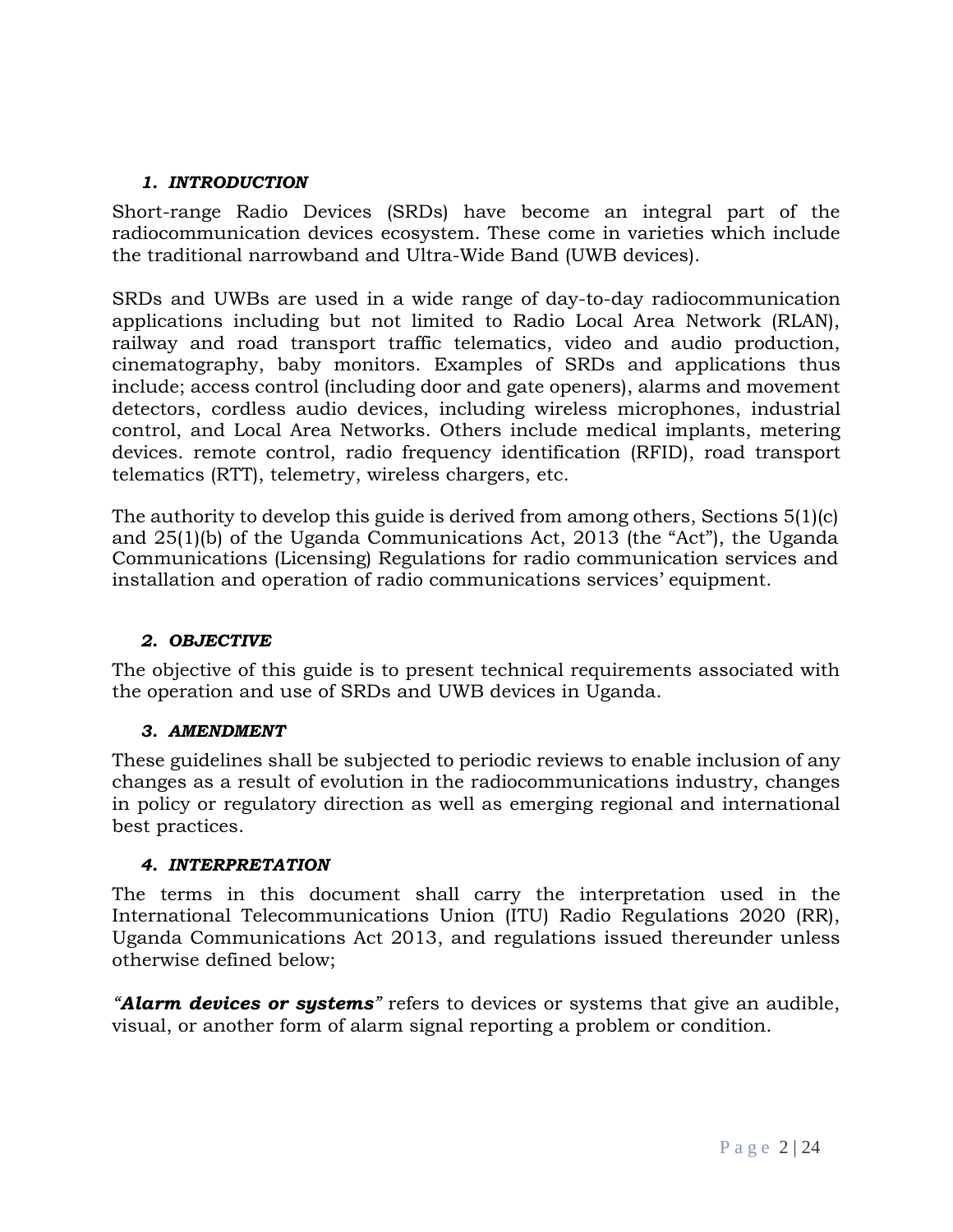*"Level Probing Radar (LPR)"* refers to short-range radar transceivers widely used in industrial process instrumentation for contactless level measurement of various substances, mostly liquids or granulates in tanks.

*"Medical implants"* refers to devices that either support, enhance or even replace a fraction or whole of biological structure and or function, monitor through radio signal transmissions.

*"Model controls"* refers to a specific kind of telecommand and telemetry radio equipment that is used to remotely control the movement of models (principally miniature representations of vehicles) in the air, on land, or over or under the water surface."

*"Narrowband"* refers to equipment to be used in non-channelized continuous frequency bands with an occupied bandwidth of equal to or less than 25 kHz, or equipment to be used in a channelized frequency bands with a channel spacing of equal or less than 25 kHz.

*"Non-specific SRDs"* refers to devices used for service categories such as telemetry, telecommand, alarms, data, and other similar applications.

*"Radio Microphone application"* refers to applications that rely on small battery-powered radio transmitters embedded in microphone bodies, to transmit audio signals from the microphone by radio waves to a nearby receiver unit.

*"Short Range Devices"* refers to radio devices that operate at low transmit power and hence range, thus offering a low risk of interference to other radio services.

*"The Act"* means the Uganda Communications Act of 2013 the law that governs the communications sector in Uganda.

*"The Commission"* means the Uganda Communications Commission established under section 4 of the Act.

*"Transport and traffic telematics"* refer to systems that allow for influencing the behavior of drivers, the operation of vehicle elements, or the route through information transfer and analysis.

*"Ultra-Wide Band (UWB)"* refers to a short-range technology for the transmission of data using techniques that cause a spreading of the radio energy over a very wide frequency band (thus operating at very high frequencies), with a very low power spectral density.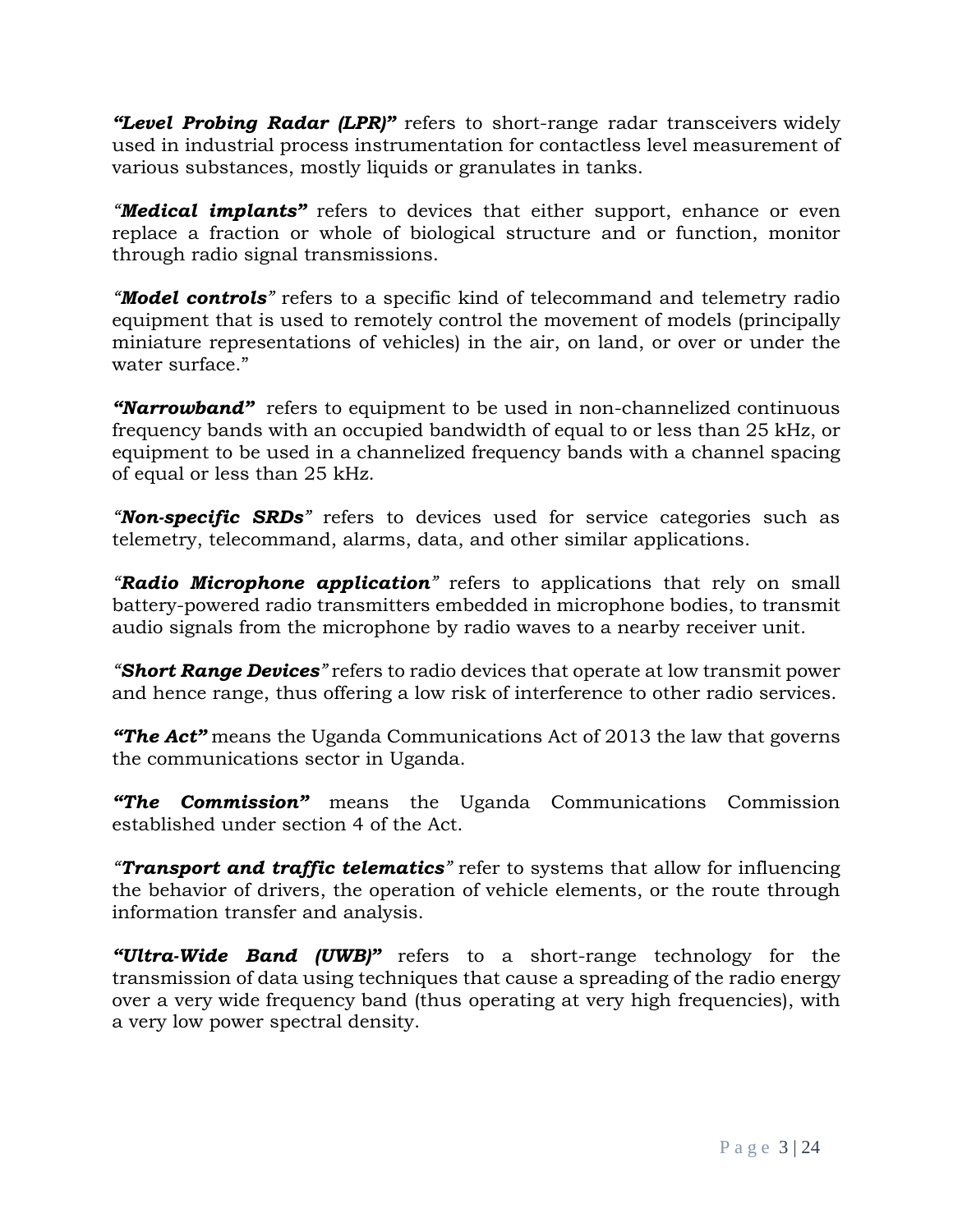*"Wideband data transmission systems"* refers to systems that transmit data utilizing a wide frequency range, these include Bluetooth wireless technologies, Zigbee, and systems conforming to the IEEE 802.11 RLANs standard.

# *5. APPLICABLE LEGISLATION AND REGULATIONS*

This guide shall be applied together with the following statutes and frameworks.

- *i)* The provisions of the Act 2013 including, sections 5 (1)(c), and 25;
- *ii)* The Uganda Communications (Licensing) Regulations 2019;
- *iii)* The Uganda Communications Commission Radio Spectrum Management Guidelines in force;
- *iv)* The Uganda Communications Commission Spectrum Assignment Framework 2019;
- *v)* Any decisions or directives issued by the Commission however so described;
- *vi*) The terms and conditions outlined in the radio frequency spectrum authorizations.

# *6. SCOPE*

This guide outlines regulatory and technical requirements to support and facilitate effective operations of SRDs and UWB devices in various spectrum bands.

# *7. APPLICABILITY*

This guide shall apply to all categories of SRD and UWB operations in Uganda.

# *8. AUTHORISATION AND TECHNICAL REQUIREMENTS*

### *8.1. Regulatory Requirements*

The use of SRDs shall not require the issuance of service or operational license in Uganda; however, SRDs users/operators shall be required to ensure that,

- *i)* the associated equipment type-approved before deployment or bringing into use;
- *ii)* the respective operation does not cause interference to or claim protection from the duly licensed radio communication services and/or systems.

### *8.2. Technical Requirements*

Annex 1 and 2 provide detailed technical specifications and/or requirements to guide the operations of SRDs and UWB devices in Uganda. The following must however be noted;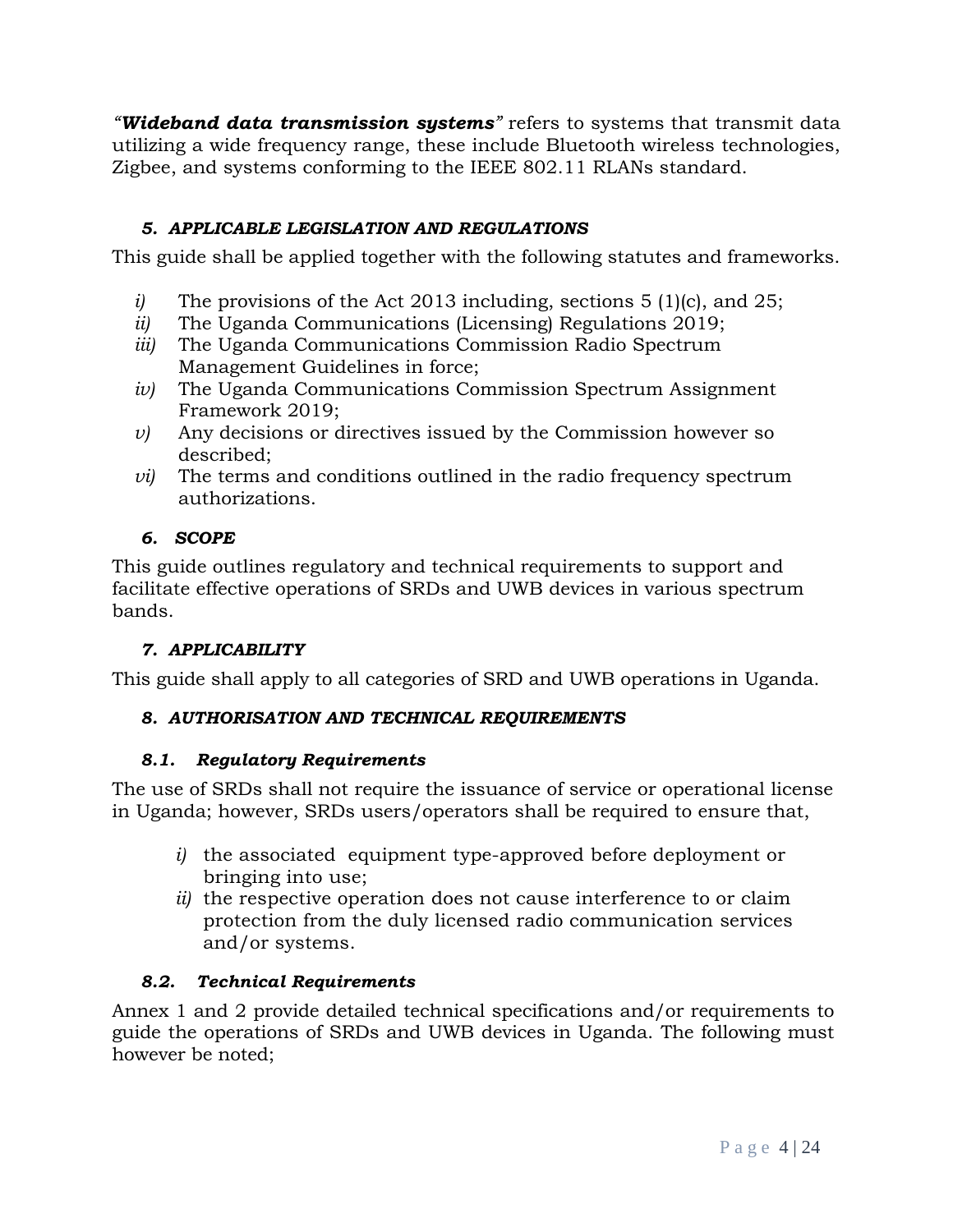- *a)* UWB device requirements in table 1, Annex 2 shall apply to all types of devices, both transceivers, and receive only devices, except for devices installed in flying crafts and fixed outdoor devices;
- *b)* Tables-2 & 3 of Annexure-2 highlight technical specifications for UWB devices operated onboard aircraft and industrial probing radars;
- *c)* Table-4 highlights the specifications for automotive short-range radar equipment (proximity sensors);
- *d)* In addition, device antennas shall either be;
	- *(i)* integrated to the devices (no external antenna socket) or,
	- *(ii)* dedicated external (type-approved with the equipment).

# *8.3. Interference Mitigation*

- *a)* SRD devices including UWB devices shall operate on a noninterference, non-protected basis.
- *b)* In the event of any such devices and/or associated base station is suspected to cause interference, all transmissions shall immediately be shut down until the interference is resolved.
- *c)* Licensed operators are to report to the Commission incidences of suspected radio interferences from short-range and ultra-wide bandwidth devices.

# *9. STAKEHOLDER RESPONSIBILITY*

# *9.1. The regulator (the Commission***)**

- *a)* Shall regularly review and update the provisions of these guidelines in consultation with the stakeholders to ensure continued relevance and effectiveness.
- *b)* Where necessary inspect systems and devices to ensure conformity with the guidelines

# *9.2. Stakeholders (Importers, vendors, and operators)*

All stakeholders are required to;

- *a)* adhere and operate under the provision of these guidelines.
- *b)* acquaint themselves with the relevant provisions in the legislation and regulatory tools under Section-5 of this guide associated with their respective operations under this guide.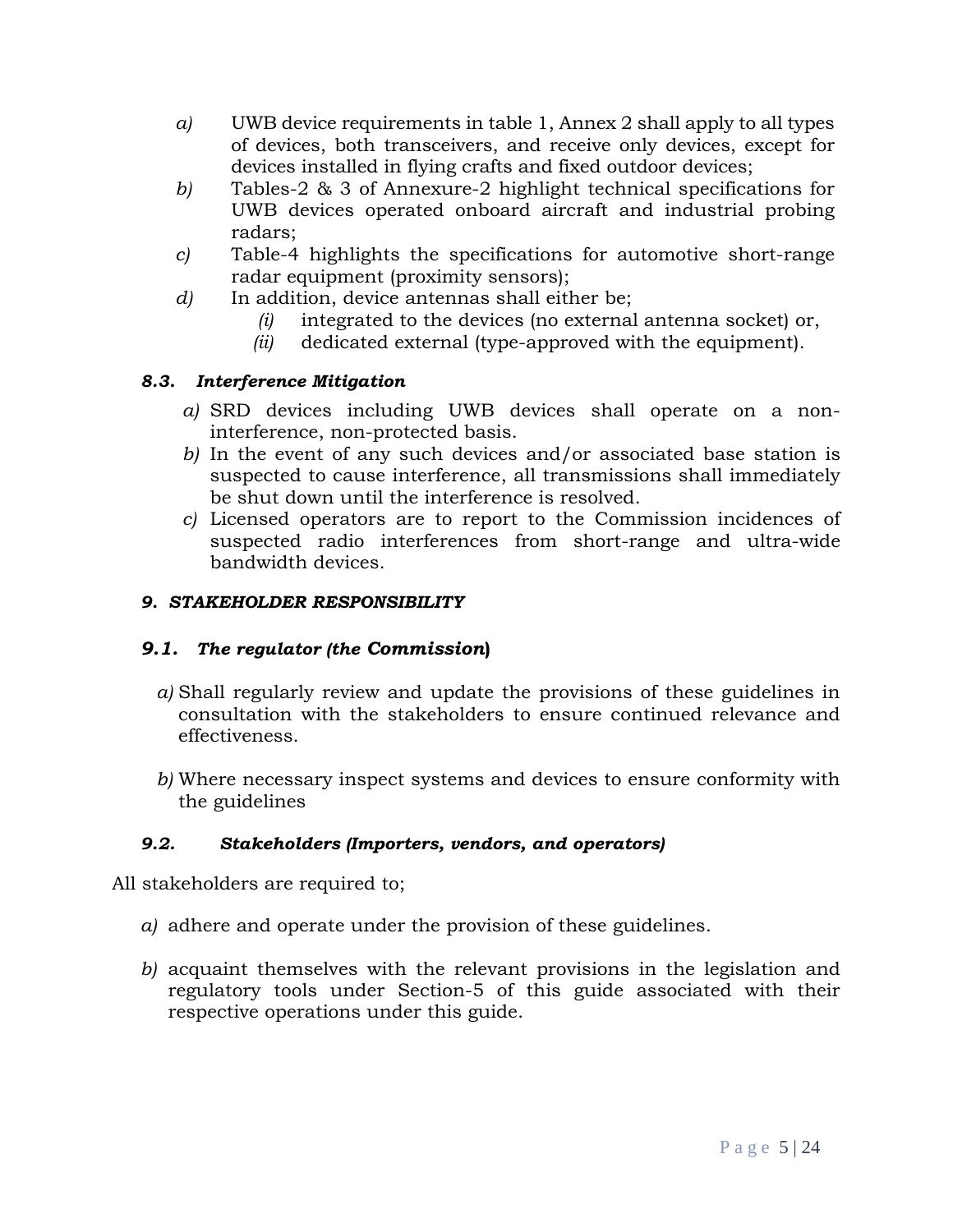| Annex 1: Technical specifications for the operation of SRDs in Uganda |                                       |                                            |                                                                                                                           |                                                           |                               |                     |  |  |  |
|-----------------------------------------------------------------------|---------------------------------------|--------------------------------------------|---------------------------------------------------------------------------------------------------------------------------|-----------------------------------------------------------|-------------------------------|---------------------|--|--|--|
| <b>CATEGORY</b>                                                       | <b>Frequency Band</b>                 | Power /<br><b>Magnetic</b><br>Field        | Spectrum access<br>and mitigation<br>requirements                                                                         | <b>Channel</b><br><b>Spacing</b>                          | Harmonized<br><b>Standard</b> | <b>Notes</b>        |  |  |  |
|                                                                       | 6765 - 6795 kHz                       | 42<br>$dB\mu A/m$<br>@ 10m                 | No requirement                                                                                                            |                                                           | EN 300 330                    |                     |  |  |  |
|                                                                       | 13553 - 13567<br>kHz                  | $10 \text{ mW}$                            |                                                                                                                           |                                                           |                               |                     |  |  |  |
|                                                                       | 26957 - 27283<br>kHz                  | e.r.p.                                     | No requirement                                                                                                            |                                                           | EN 300 220<br>EN 300 330      |                     |  |  |  |
|                                                                       | 26990 - 27000<br>kHz                  |                                            |                                                                                                                           |                                                           |                               |                     |  |  |  |
|                                                                       | 27040 - 27050<br>kHz<br>27090 - 27100 | $100 \text{ mW}$                           |                                                                                                                           | Not<br>specified                                          |                               |                     |  |  |  |
|                                                                       | kHz                                   | e.r.p.                                     | $\leq 0.1$ % duty cycle                                                                                                   |                                                           |                               |                     |  |  |  |
|                                                                       | 27140 - 27150<br>kHz                  |                                            |                                                                                                                           |                                                           |                               |                     |  |  |  |
|                                                                       | 27190 - 27200<br>kHz                  |                                            |                                                                                                                           |                                                           |                               |                     |  |  |  |
|                                                                       | 40.66 - 40.7 MHz                      | $10 \text{ mW}$                            | No requirement                                                                                                            |                                                           |                               |                     |  |  |  |
|                                                                       | 138.2 - 138.45<br>MHz                 | e.r.p.                                     |                                                                                                                           |                                                           |                               | No special<br>notes |  |  |  |
|                                                                       | 169.4 - 169.475<br>MHz                | $500 \text{ mW}$<br>e.r.p.                 | $\leq 1\%$ duty cycle                                                                                                     | $\leq 50$ kHz                                             |                               |                     |  |  |  |
|                                                                       | 169.4 - 169.4875<br>MHz               |                                            | $\leq 0.1\%$ duty cycle                                                                                                   |                                                           | EN 300 220                    |                     |  |  |  |
| NON-SPECIFIC<br><b>SRDS</b>                                           | 169.4875 -<br>169.5875 MHz            | $10 \text{ mW}$<br>e.r.p.                  | $\leq 0.001\%$ duty cycle<br>except for 00:00 h to<br>06:00 h local time<br>where the duty cycle<br>limit is $\leq 0.1\%$ | Not                                                       |                               |                     |  |  |  |
|                                                                       | 169.5875 -<br>169.8125 MHz            |                                            | $\leq 0.1\%$ duty cycle                                                                                                   | specified                                                 |                               |                     |  |  |  |
|                                                                       | 433.05 - 434.79<br>MHz                | $1 \text{ mW}$<br>e.r.p.                   | No requirement                                                                                                            |                                                           |                               |                     |  |  |  |
|                                                                       | 433.05 - 434.79<br>MHz                | $10 \text{ mW}$                            | $\leq 10\%$ duty cycle                                                                                                    |                                                           |                               |                     |  |  |  |
|                                                                       | 434.04 - 434.79<br>MHz                | e.r.p.                                     | No requirement                                                                                                            | $\leq 25~\mathrm{kHz}$                                    |                               |                     |  |  |  |
|                                                                       | 862 - 863 MHz                         | 25 mW                                      | $\leq 0.1\%$ duty cycle                                                                                                   | $\leq 350$<br>kHz                                         |                               |                     |  |  |  |
|                                                                       | 863 - 865 MHz                         | e.r.p.                                     |                                                                                                                           |                                                           |                               |                     |  |  |  |
|                                                                       | 863 - 870 MHz                         | 25 mW<br>e.r.p. -<br>4.5<br>dBm/100<br>kHz | $\leq 0.1\%$ duty cycle or<br>LBT+AFA                                                                                     | Not<br>specified                                          |                               |                     |  |  |  |
|                                                                       | 863 - 870 MHz                         | 25 mW<br>e.r.p.                            | $\leq 0.1\%$ duty cycle                                                                                                   | $\leq 100$<br>kHz for<br>47 or<br>more<br>hop<br>channels |                               |                     |  |  |  |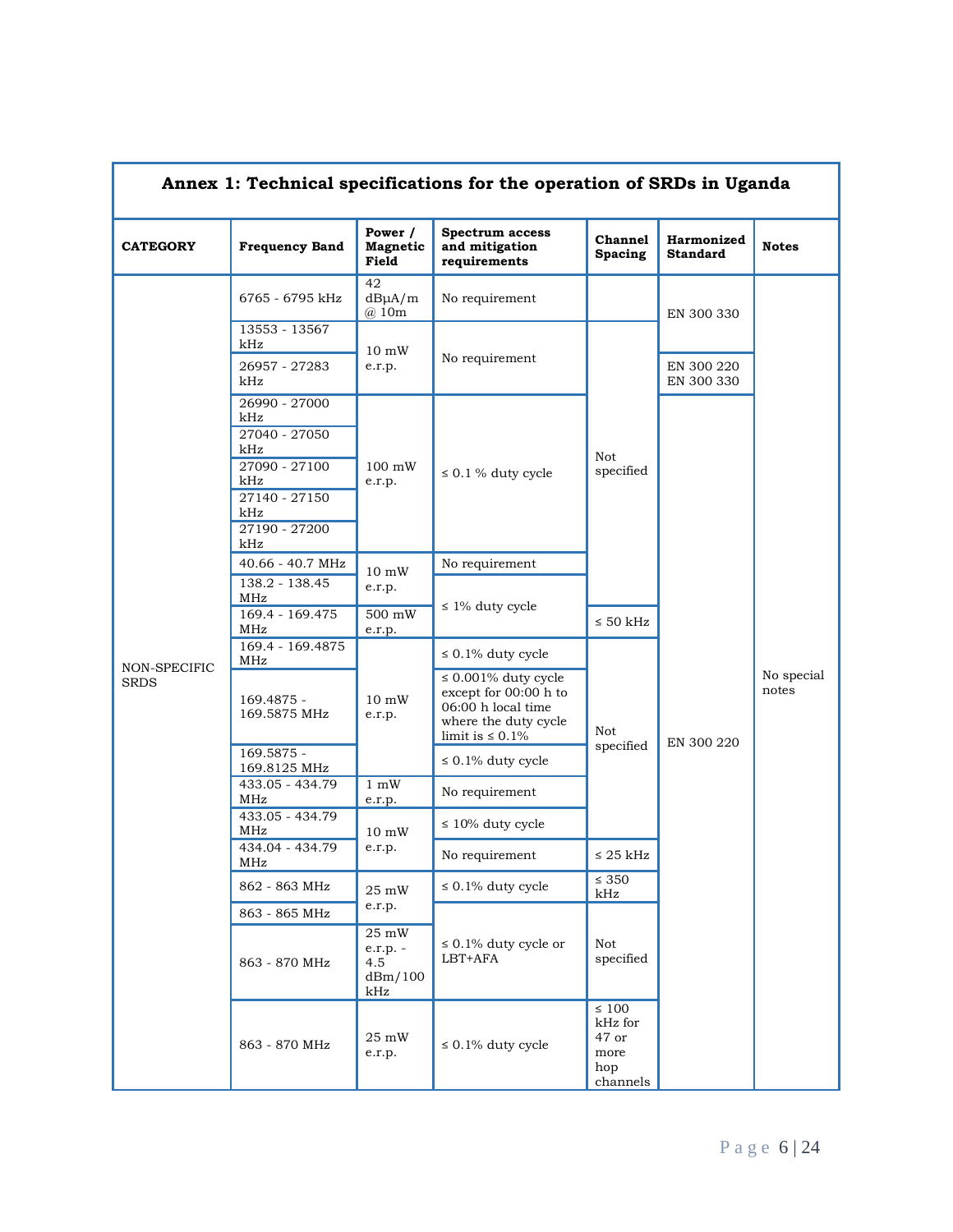|  | 865 - 868 MHz          |                           | $\leq$ 1% duty cycle or<br>LBT+AFA    | Not<br>specified                                        |  |
|--|------------------------|---------------------------|---------------------------------------|---------------------------------------------------------|--|
|  | 865 - 868 MHz          | $\leq$ 1% duty cycle      |                                       | $\leq$ 50 kHz<br>for $58$ or<br>more<br>hop<br>channels |  |
|  | 868 - 868.6 MHz        |                           | $\leq$ 1% duty cycle or<br>LBT+AFA    |                                                         |  |
|  | $868.7 - 869.2$<br>MHz |                           | $\leq 0.1\%$ duty cycle or<br>LBT+AFA |                                                         |  |
|  | 869.4 - 869.65<br>MHz  | 500 mW<br>e.r.p.          | $\leq 10\%$ duty cycle or<br>LBT+AFA  | Not<br>specified                                        |  |
|  | 869.7 - 870 MHz        | $25 \text{ mW}$<br>e.r.p. | $\leq$ 1% duty cycle or<br>LBT+AFA    |                                                         |  |
|  | 869.7 - 870 MHz        | $5 \text{ mW}$<br>e.r.p.  | No requirement                        |                                                         |  |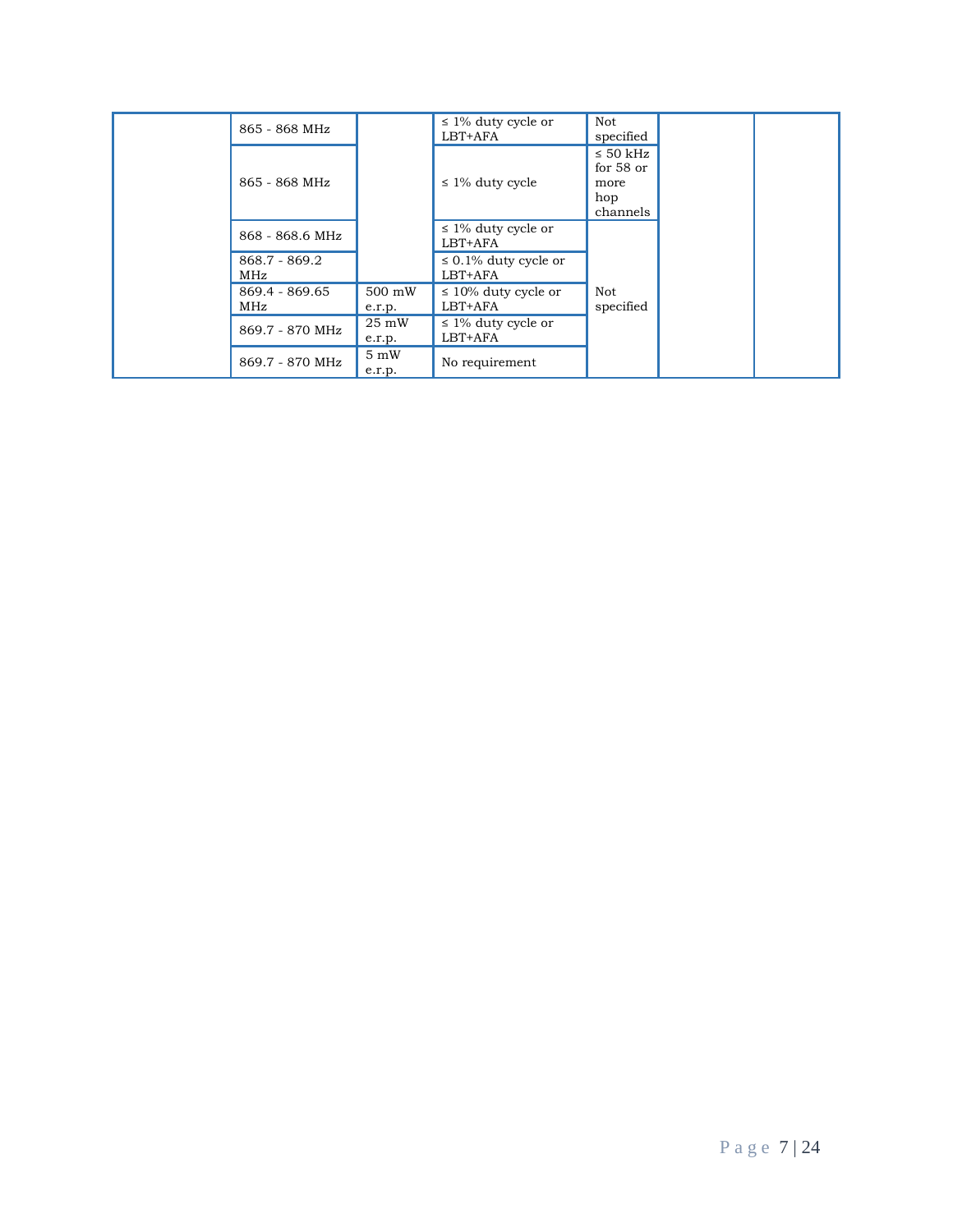| <b>CATEG</b><br><b>ORY</b>                       | Frequency<br><b>Band</b> | <b>Power / Magnetic Field</b>                                                                               | Spectru<br>m access<br>and<br>mitigati<br>on<br>requirem<br>ents             | <b>Channel</b><br><b>Spacing</b>                           | Harmon<br>ized<br>Standa<br>rd            | <b>Notes</b>                                                         |
|--------------------------------------------------|--------------------------|-------------------------------------------------------------------------------------------------------------|------------------------------------------------------------------------------|------------------------------------------------------------|-------------------------------------------|----------------------------------------------------------------------|
| <b>NON</b><br><b>SPECIF</b><br>IC<br><b>SRDS</b> | 870 - 874.4<br>MHz       | 25 mW e.r.p.                                                                                                | $\leq$ 1% duty<br>cycle. For<br>ER-GSM<br>protection<br>(873-876<br>MHz      |                                                            |                                           |                                                                      |
|                                                  | 915 - 919.4<br>MHz       | $25$ mW e.r.p. except<br>within the RFID channels<br>identified in note 5<br>where 100 mW e.r.p.<br>applies | $\leq$ 1% duty<br>cycle. For<br>ER-GSM<br>protection<br>$(918 - 921)$<br>MHz |                                                            | <b>EN 300</b><br>440                      |                                                                      |
|                                                  | 2400 - 2483.5<br>MHz     | $10$ mW (e.i.r.p).                                                                                          | No<br>requireme<br>nt                                                        |                                                            |                                           |                                                                      |
|                                                  | 3100 - 4800<br>MHz       | Refer to Annex 2; Table 1 on Generic<br>UWB technology applications.                                        |                                                                              |                                                            | <b>EN 302</b><br>065                      | Generic UWB<br>technology<br>applications                            |
|                                                  | 5725 - 5875<br>MHz       | $25$ mW (e.i.r.p).                                                                                          | No<br>requireme<br>nt                                                        | Not specified                                              | <b>EN 300</b><br>440                      |                                                                      |
|                                                  | 6000 - 8500<br>MHz       | Refer to Annex 2, Table 2 on UWB<br>technology applications on-board<br>aircrafts                           |                                                                              |                                                            | <b>EN 302</b>                             |                                                                      |
|                                                  | 6000 - 9000<br>MHz       | Refer toAnnex 2; Table 1 on Generic<br>UWB technology applications.                                         |                                                                              | 065                                                        | Generic UWB<br>technology<br>applications |                                                                      |
|                                                  | 24 - 24.25 GHz           | $100$ mW (e.i.r.p).                                                                                         |                                                                              |                                                            | <b>EN 300</b><br>440                      |                                                                      |
|                                                  | 57 - 64 GHz              | $100$ mW (e.i.r.p). $10$ mW<br>output power                                                                 |                                                                              |                                                            | <b>EN 305</b><br>550                      |                                                                      |
|                                                  | 61 - 61.5 GHz            | $100$ mW (e.i.r.p).                                                                                         | No                                                                           |                                                            |                                           |                                                                      |
|                                                  | 122 - 122.25<br>GHz      | 10 dBm/250 MHz (e.i.r.p).<br>-48 dBm/MHz at $>30^\circ$<br>elevation)                                       | requireme<br>nt                                                              |                                                            |                                           | No special notes                                                     |
|                                                  | 122.25 - 123<br>GHz      | $100$ mW (e.i.r.p).                                                                                         |                                                                              |                                                            |                                           |                                                                      |
|                                                  | 244 - 246 GHz            |                                                                                                             |                                                                              |                                                            |                                           |                                                                      |
|                                                  | 442.2 - 450<br>kHz       |                                                                                                             | No                                                                           | Continuous<br>$wave$ (CW) -<br>no modulation               |                                           | Person detection<br>and collision<br>avoidance                       |
| <b>TRACKI</b><br>NG,                             | 456.9 - 457.1<br>kHz     | 7 dBuA/m at 10m                                                                                             | requireme<br>nt                                                              | Continuous<br>$wave$ (CW) at<br>457 kHz - no<br>modulation | <b>EN 300</b><br>718                      | Emergency<br>detection of<br>buried victims<br>and valuable<br>items |
| <b>TRACIN</b><br>G AND<br><b>DATA</b>            | 169.4 - 169.475<br>MHz   |                                                                                                             | $\leq 10\%$<br>duty<br>cycle                                                 | $\leq$ 50 kHz                                              | <b>EN 300</b><br>220                      | Meter Reading.                                                       |
| <b>ACQUIS</b><br><b>ITION</b>                    | 865 - 868 MHz            |                                                                                                             | Adaptive<br>Power                                                            |                                                            | EN 303<br>659                             |                                                                      |
|                                                  | 870 - 874.4<br>MHz       | 500 mW (e.r.p).                                                                                             | (APC)<br>required<br>for<br>spectrum<br>sharing<br>(note 1)                  | Control<br>$\leq$ 200 kHz                                  | <b>EN 303</b><br>204                      | Data networks                                                        |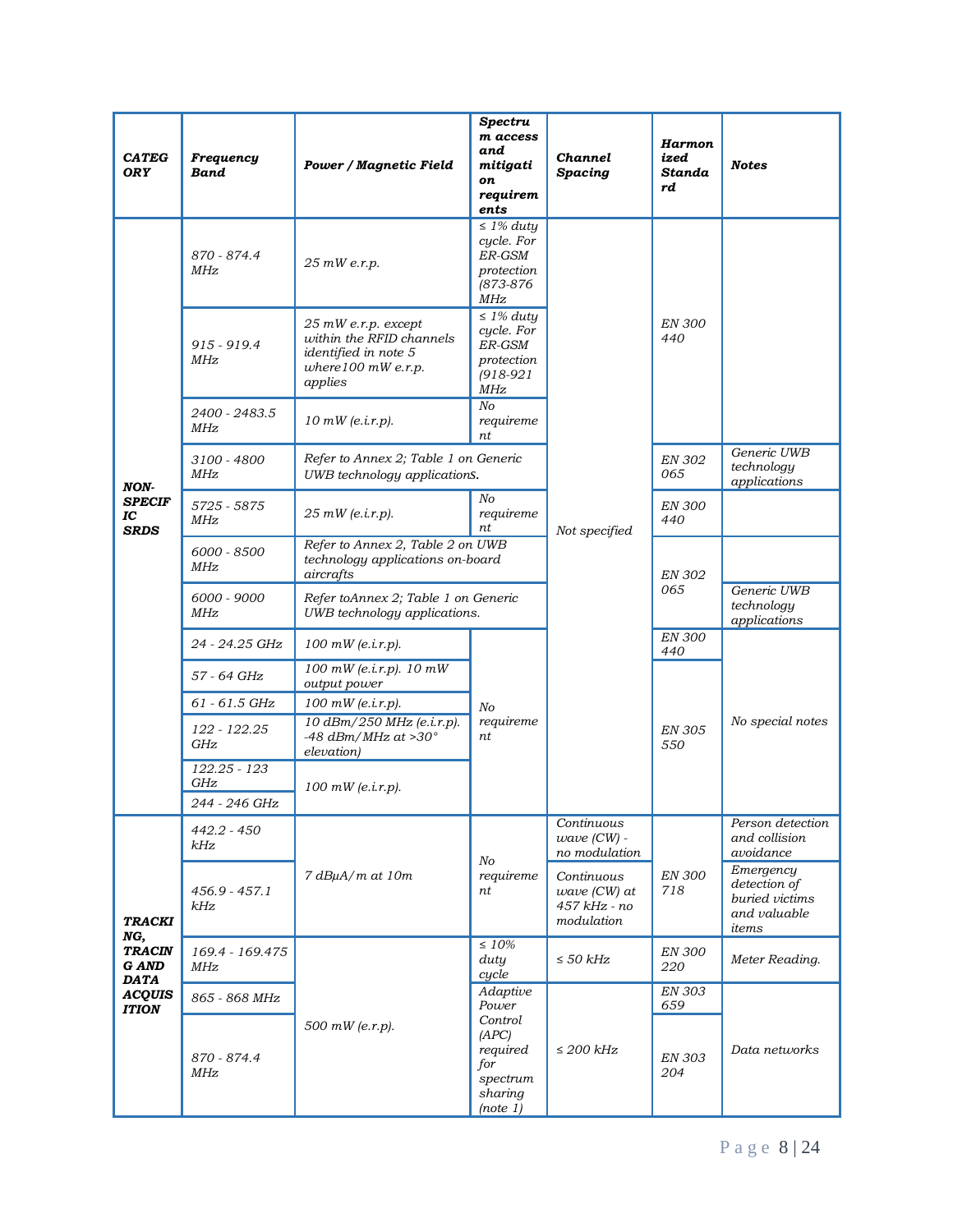|                               |                    | and the<br>following<br>duty<br>cycle<br>restriction<br>s also<br>apply: $\leq$<br>10% duty<br>cycle for<br>network<br>access<br>$points; \leq$<br>2.5% duty<br>cycle<br>otherwise                                                                                                          |                 |                      |                                                                                         |
|-------------------------------|--------------------|---------------------------------------------------------------------------------------------------------------------------------------------------------------------------------------------------------------------------------------------------------------------------------------------|-----------------|----------------------|-----------------------------------------------------------------------------------------|
| 915 - 919.4<br>MHz            | 25 mW (e.r.p).     | $\leq$ 1% duty<br>cycle                                                                                                                                                                                                                                                                     | $\leq 600\ kHz$ | EN 303<br>659        |                                                                                         |
| $917.3 - 918.9$<br><b>MHz</b> | 500 mW (e.r.p).    | Adaptive<br>Power<br>Control<br>(APC)<br>required<br>for<br>spectrum<br>sharing<br>(note 1)<br>and the<br>following<br>duty<br>cycle<br>restriction<br>s also<br>apply: $\leq$<br>10% duty<br>cycle for<br>network<br>access<br>$points; \leq$<br>2.5% duty<br>cycle<br>$o$ <i>therwise</i> | $\leq$ 200 kHz  | <b>EN 303</b><br>659 |                                                                                         |
| 2483.5-2500<br>MHz            | 1 mW(e.i.r.p).     | Adequate<br>spectrum<br>sharing<br>mechanis<br>ms (e.g.<br>Listen-<br>Before-<br>Talk and<br>Adaptive<br>Frequenc<br>y Agility)<br>shall be<br>implemen<br>ted by the<br>equipmen<br>t and $\leq$<br>10% duty<br>cycle                                                                      | Not specified   |                      | The application<br>$is$ for<br>MBANS, indoor<br>only within<br>healthcare<br>facilities |
| 2483.5-2500<br>MHz            | $10$ mW (e.i.r.p). | Adaptive<br>spectrum<br>sharing<br>mechanis<br>m(e.g.<br>listen<br>before<br>talk and<br>adaptive                                                                                                                                                                                           |                 |                      | The application<br>is for MBANS,<br>indoor only<br>within the<br>patient's home         |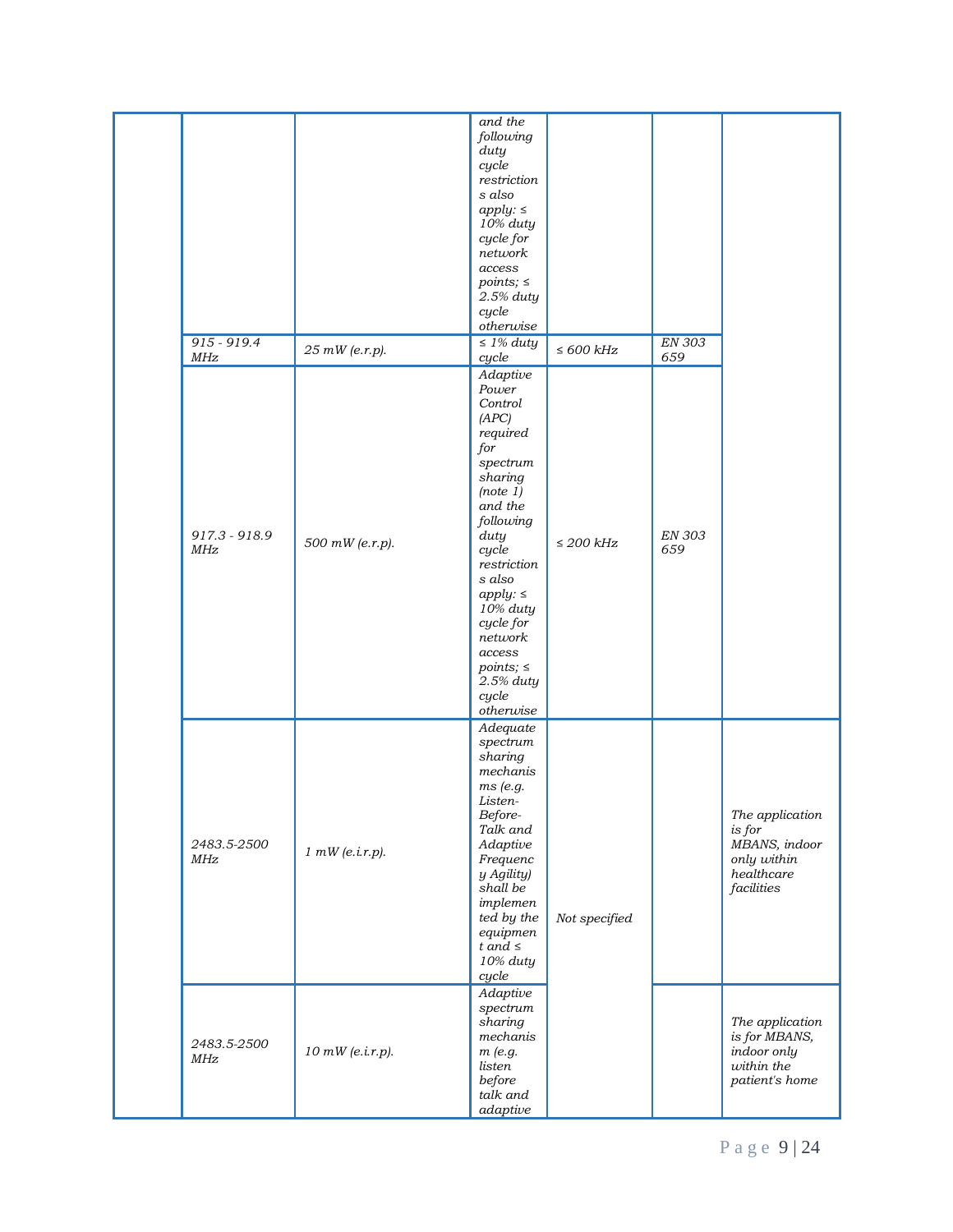|                                                           |                               |                                                               | Frequenc<br>y Agility)<br>shall be<br>implemen<br>ted by the<br>equipmen<br>t and $\leq$<br>2% duty                                                                 |                                    |                      |                                                                                                                                                                                              |
|-----------------------------------------------------------|-------------------------------|---------------------------------------------------------------|---------------------------------------------------------------------------------------------------------------------------------------------------------------------|------------------------------------|----------------------|----------------------------------------------------------------------------------------------------------------------------------------------------------------------------------------------|
|                                                           | 5725 - 5875<br>MHz            | 400 mW (e.i.r.p).<br>Adaptive Power Control<br>(APC) required | cycle<br>Adequate<br>spectrum<br>sharing<br>mechanis<br>ms (e.g.<br>DFS and<br>DAA)<br>shall be<br>implemen<br>ted                                                  | $\geq$ 1 MHz and $\leq$<br>20 MHz  | <b>EN 303</b><br>258 | Wireless<br>Industrial<br>Applications<br>(WIA).                                                                                                                                             |
|                                                           | 863 - 868 MHz                 |                                                               | $\leq 10\%$                                                                                                                                                         |                                    |                      |                                                                                                                                                                                              |
|                                                           | $915.8 - 919.4$<br><b>MHz</b> | 25 mW (e.r.p).                                                | duty<br>cycle for<br>network<br>access<br>points<br>and polite<br>spectrum<br>access. $\leq$<br>2.8% duty<br>cycle<br>otherwise<br>and polite<br>spectrum<br>access | $> 600 \text{ kHz} \leq 1$<br>MHz. | EN 304<br>220        | Wideband data<br>transmission in<br>data networks.<br>All nomadic and<br>mobile devices<br>within the data<br>network shall be<br>controlled by a<br>master network<br>access point<br>(NAP) |
|                                                           | 2400 - 2483.5<br>MHz          | 100 mW (e.i.r.p).                                             | Adequate<br>spectrum<br>sharing                                                                                                                                     |                                    |                      | For wideband<br>modulations                                                                                                                                                                  |
| <b>WIDEB</b><br><b>AND</b><br><b>DATA</b><br><b>TRANS</b> | $5.150 - 5.350$<br>GHz        |                                                               | mechanis<br>$m$ (e.g.<br>LBT and<br>DAA)                                                                                                                            |                                    | <b>EN 300</b><br>328 | other than<br>FHSS, the<br>maximum<br>$(e.i.r.p)$ . density<br>is limited to 10                                                                                                              |
| <b>MISSIO</b><br>N<br><b>SYSTE</b><br>MS                  | $17.1 - 17.3$<br>GHz          |                                                               | shall be<br>implemen<br>ted                                                                                                                                         |                                    |                      | mW/MHz                                                                                                                                                                                       |
|                                                           | 57 - 66 GHz                   | 10W                                                           | Restricted<br>to indoor<br>use.Max<br>mean eirp<br>density is<br>limited to<br>13dBm/<br>MHz                                                                        | Not specified                      |                      |                                                                                                                                                                                              |
|                                                           |                               | 55 dBm (e.i.r.p).                                             |                                                                                                                                                                     |                                    |                      | Applies only to<br>fixed outdoor<br>installations                                                                                                                                            |
|                                                           | 57 - 71 GHz                   | 40 dBm (e.i.r.p).                                             | 23<br>dBm/MH<br>$z$ (e.i.r.p).<br>density.<br>Adequate<br>spectrum<br>sharing<br>mechanis<br>m shall be                                                             |                                    | <b>EN 302</b><br>567 | Fixed outdoor<br>installations are<br>not allowed.                                                                                                                                           |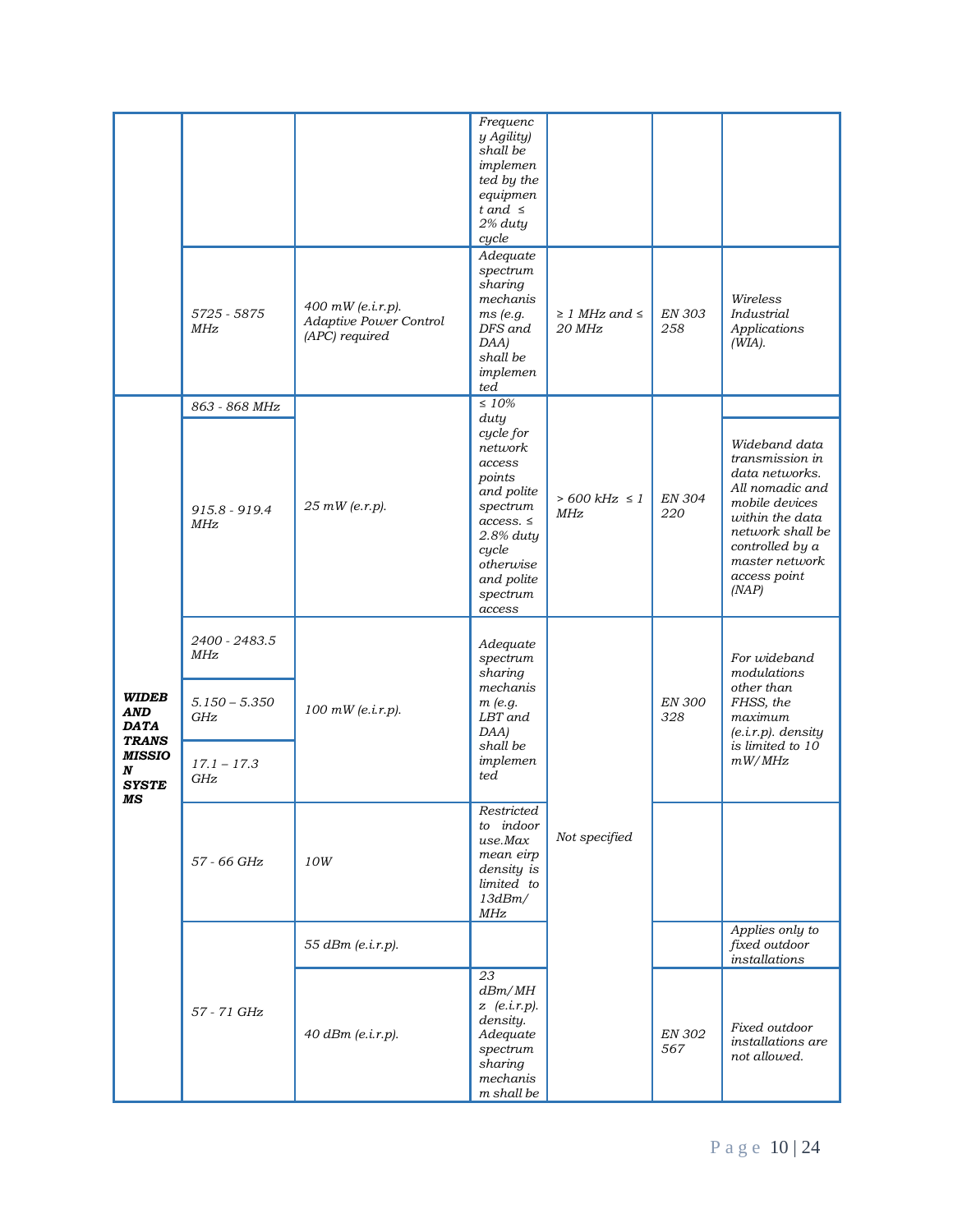|                                                          |                                        |                                                     | implemen<br>ted<br>23dBm<br>/MHz<br>(e.i.r.p)<br>density<br>and max<br>transmit<br>power of<br>27dBm at<br>antenna<br>port or<br>ports.<br>Adequate<br>spectrum<br>sharing<br>mechanis<br>m shall<br>be<br>implemen<br>ted |               |                      |                                                                                                                         |
|----------------------------------------------------------|----------------------------------------|-----------------------------------------------------|----------------------------------------------------------------------------------------------------------------------------------------------------------------------------------------------------------------------------|---------------|----------------------|-------------------------------------------------------------------------------------------------------------------------|
|                                                          | 984 - 7484 kHz                         | $9 dB\mu A/m$ at $10m$                              | $\leq$ 1% duty<br>cycle                                                                                                                                                                                                    |               | EN 302<br>608        | Balise up-link<br>(ground to train)<br>systems                                                                          |
|                                                          | 7300 - 23000<br>kHz<br>$2.446 - 2.454$ | $-7$ dB $\mu$ A/m at 10m                            |                                                                                                                                                                                                                            |               | <b>EN 302</b><br>609 | Loop up-link<br>(ground to train)<br>systems                                                                            |
| <b>RAILW</b>                                             | MHz                                    | $-15$ dB $\mu$ A/m at $10m$                         |                                                                                                                                                                                                                            |               |                      |                                                                                                                         |
| AY<br><b>APPLIC</b><br><b>ATIONS</b>                     | 27090 - 27100<br>kHz                   | $42$ dB $\mu$ A/m at 10 m                           | No<br>requireme<br>nt                                                                                                                                                                                                      |               | <b>EN 302</b><br>608 | Balise tele-<br>powering and<br>down-link (train<br>to ground)<br>systems                                               |
|                                                          | 76 - 77 GHz                            | 55 dBm peak (e.i.r.p).                              |                                                                                                                                                                                                                            |               | EN 301<br>091        | Obstruction/Veh<br>icle detection via<br>radar sensor at<br>railway level<br>crossings                                  |
|                                                          | 5795 - 5805<br>MHz                     | 2 W(e.i.r.p).                                       | No                                                                                                                                                                                                                         | Not specified | <b>EN 300</b><br>674 |                                                                                                                         |
|                                                          | $5805 - 5815$<br>MHz                   | 2 W(e. i.r.p).                                      | requireme<br>nt                                                                                                                                                                                                            |               | <b>EN 300</b><br>674 |                                                                                                                         |
|                                                          | $21.65 - 26.65$<br>GHz                 | UWB radar equipment Please check<br>Annex2; Table 4 |                                                                                                                                                                                                                            |               | <b>EN 302</b><br>288 | For automotive<br><b>Short Range</b><br>Radars (SRR).                                                                   |
| <b>TRANS</b>                                             | 24.05 - 24.075<br>GHz                  | $100$ mW (e.i.r.p).                                 | No<br>requireme<br>nt                                                                                                                                                                                                      |               | <b>EN 302</b><br>858 |                                                                                                                         |
| <b>PORT</b><br>AND<br><b>TRAFFI</b><br>С<br><b>TELEM</b> | 24.075 - 24.15<br>GHz                  | $100$ mW (e.i.r.p).                                 | $\leq$ 1ms/40<br>kHz dwell<br>time<br>every<br>40ms                                                                                                                                                                        |               | <b>EN 302</b><br>858 | For automotive<br>radars                                                                                                |
| <b>ATICS</b><br>(TTT)                                    | 24.075 - 24.15<br>GHz                  | $100$ mW (e.i.r.p).                                 | $\leq 4\mu s/40$<br>kHz dwell<br>time<br>every<br>3ms                                                                                                                                                                      |               | <b>EN 302</b><br>858 | For automotive<br>radars (road<br>vehicles only).<br>The spectrum<br>access and                                         |
|                                                          | 24.075 - 24.15<br>GHz                  | $0.1$ mW (e.i.r.p).                                 | N <sub>O</sub><br>requireme<br>nt                                                                                                                                                                                          |               |                      | mitigation<br>requirement is<br>given for devices<br>mounted behind<br>a bumper. If<br>mounted without<br>a bumper, the |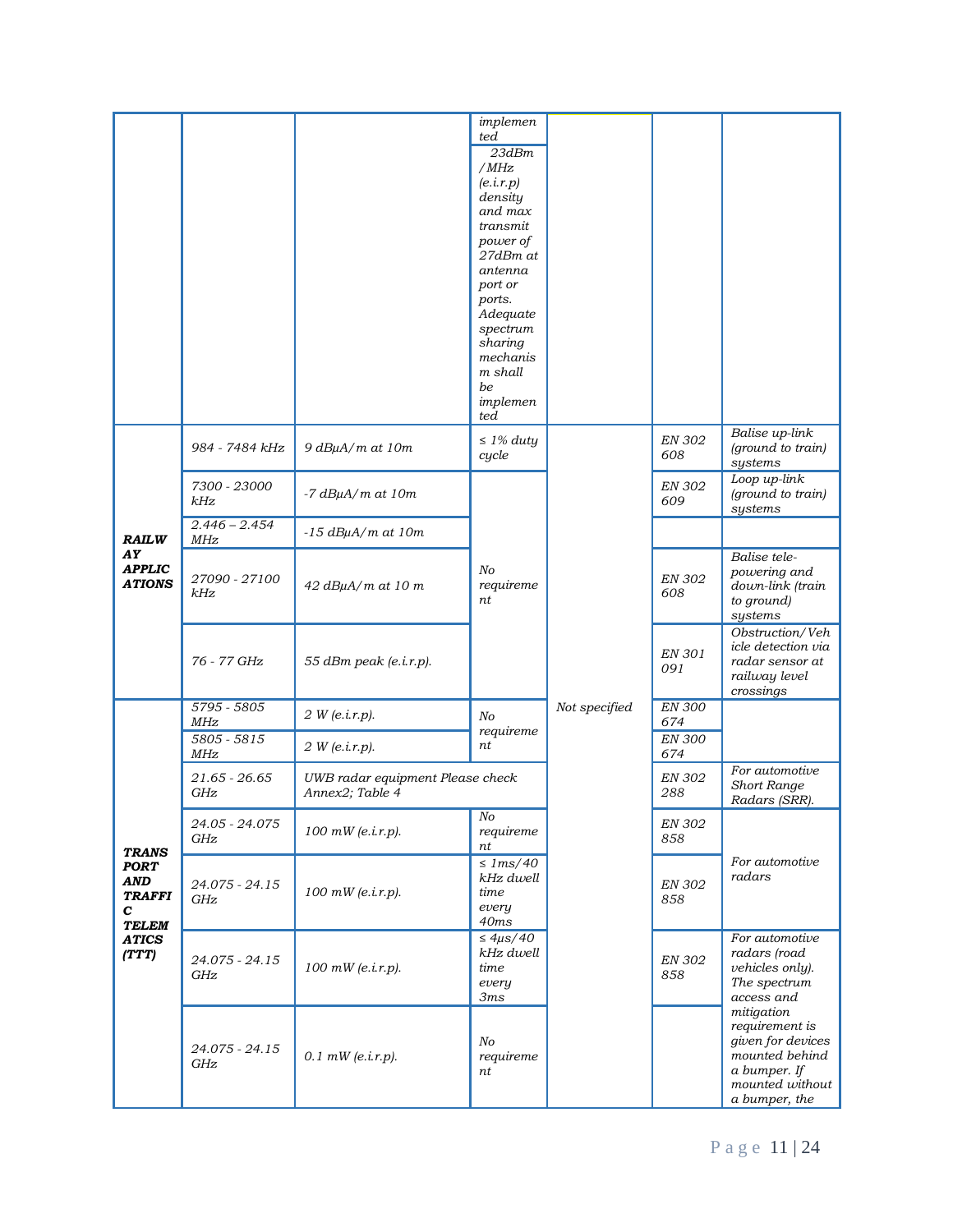|                                       |                                                                   |                       |               | <b>EN 302</b><br>858                                                     | requirement<br>should be<br>$3\mu$ s/40 $kHz$<br>maximum dwell<br>time every 3ms.<br>A requirement<br>for minimum<br>frequency<br>modulation<br>range<br>(applicable to<br>FMCW or step<br>frequency<br>signals) or<br>minimum<br>instantaneous<br>bandwidth<br>(applicable to<br>pulsed signal) of<br>250 kHz applies<br>in addition to<br>the requirement<br>on maximum<br>dwell time<br>For automotive |
|---------------------------------------|-------------------------------------------------------------------|-----------------------|---------------|--------------------------------------------------------------------------|-----------------------------------------------------------------------------------------------------------------------------------------------------------------------------------------------------------------------------------------------------------------------------------------------------------------------------------------------------------------------------------------------------------|
| 24.15 - 24.25<br>GHz<br>24.25 - 26.65 | $100$ mW (e.i.r.p).<br>UWB radar equipment Please check           |                       |               |                                                                          | radars (road<br>vehicles only)<br>For automotive                                                                                                                                                                                                                                                                                                                                                          |
| GHz                                   | Annex2; Table 4                                                   |                       |               | <b>EN 302</b><br>288                                                     | Short Range                                                                                                                                                                                                                                                                                                                                                                                               |
| $63 - 64$ GHz                         | $10W$ (e.i.r.p)                                                   |                       |               |                                                                          | Radars (SRR).                                                                                                                                                                                                                                                                                                                                                                                             |
| 76 - 77 GHz                           | 55 dBm peak (e.i.r.p).                                            |                       |               | EN 301<br>091<br><b>EN 303</b>                                           | 50 dBm average<br>power or 23.5<br>dBm average<br>power for pulse<br>radar only. For<br>ground based<br>vehicle and<br>infrastructure<br>systems only.                                                                                                                                                                                                                                                    |
| 100 Hz-148<br>kHz                     | 46 dBµA/m at 10 m<br>distance at 100 Hz<br>outside the NMR device | No<br>requireme<br>nt |               | 360                                                                      | Nuclear                                                                                                                                                                                                                                                                                                                                                                                                   |
| 148 - 5000 kHz                        | $-15$ dB $\mu$ A/m at 10 m<br>distance outside the NMR<br>device  |                       |               |                                                                          | Magnetic<br>Resonance<br>(NMR)                                                                                                                                                                                                                                                                                                                                                                            |
| 5000 - 30 MHz                         | $-5$ dBuA/m at $10m$<br>distance outside the NMR<br>device        |                       |               |                                                                          | applications.                                                                                                                                                                                                                                                                                                                                                                                             |
| 30 - 130 MHz                          | -36 dBm (e.r.p). outside<br>the NMR device                        |                       |               |                                                                          |                                                                                                                                                                                                                                                                                                                                                                                                           |
| 30 MHz - 12.4<br>GHz                  | Refer to Standard EN 302 066 for requirements per sub-<br>band    |                       | EN 302<br>066 | For Ground- and<br>Wall-Probing<br>Radar<br>(GPR/WPR)<br>imaging systems |                                                                                                                                                                                                                                                                                                                                                                                                           |
| 2200 - 8000<br>MHz                    | Refer to Annex 2, Table 1 for UWB<br>generic requirements         |                       |               | <b>EN 302</b><br>065                                                     | For Material<br>Sensing Devices.                                                                                                                                                                                                                                                                                                                                                                          |
| 2400 - 2483.5<br>MHz                  | $25$ mW (e.i.r.p).                                                | No<br>requireme<br>пt |               | <b>EN 300</b><br>440                                                     |                                                                                                                                                                                                                                                                                                                                                                                                           |
| 3100 - 4800<br>MHz                    | Refer to Annex 2, Table 1 for UWB<br>generic requirements         |                       | Not specified | <i>EN 302</i><br>065                                                     | For UWB<br>Location<br>Tracking<br><b>Systems</b>                                                                                                                                                                                                                                                                                                                                                         |
| 3100 - 4800<br>MHz                    | Refer to Annex 2, Table 1 for UWB<br>generic requirements         |                       |               | <b>EN 302</b><br>065                                                     | For UWB<br>Location                                                                                                                                                                                                                                                                                                                                                                                       |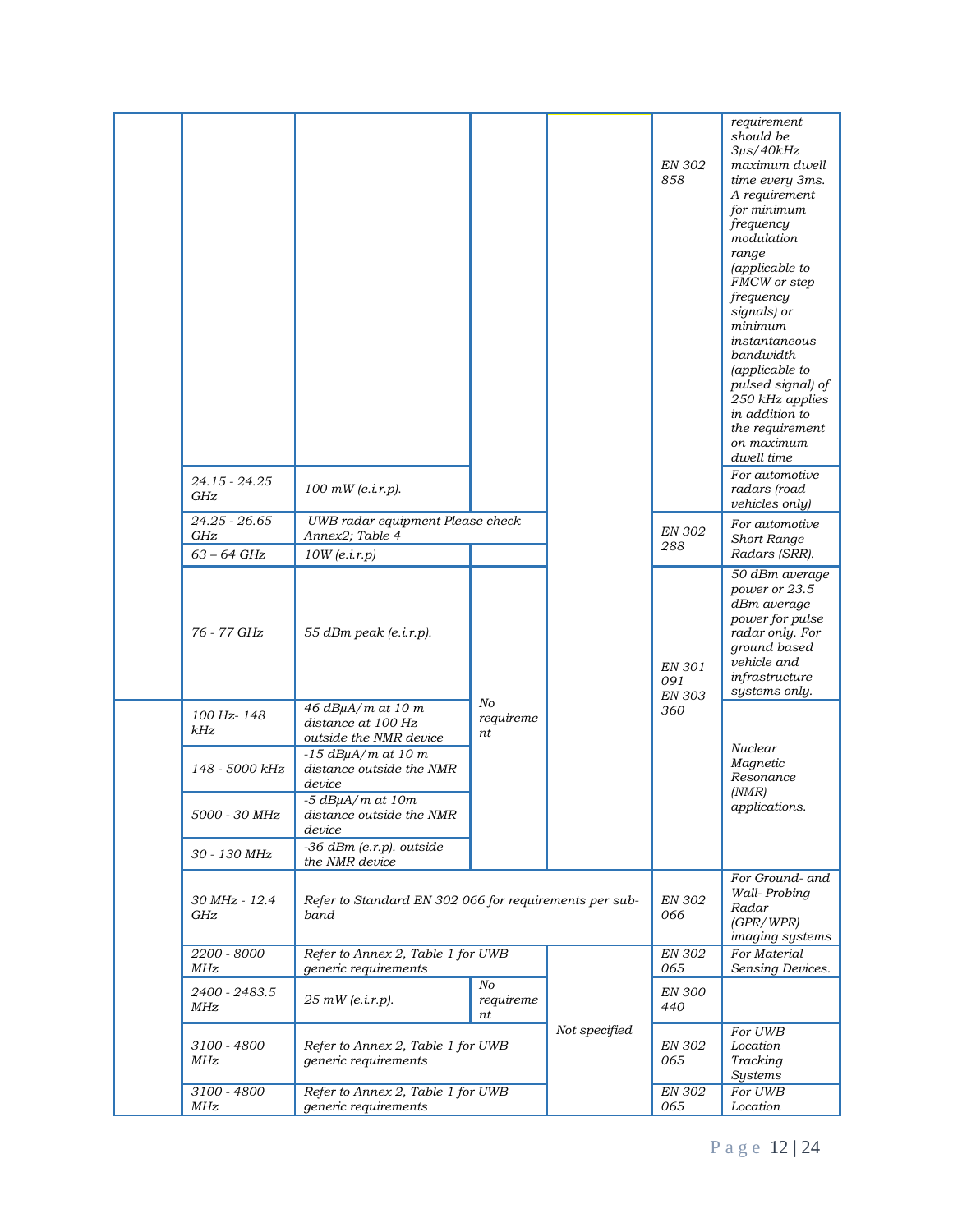| <b>RADIO</b><br><b>DETER</b><br><b>MINATI</b><br>ON | 4500 - 7000<br>MHz<br>6000 - 8500<br>MHz | $-41.3$ dBm/MHz (e.i.r.p).<br>outside the enclosed test<br>tank structure<br>Refer to Annex2; Table 3 for general<br>technical requirements for industrial<br>level probing radars using UWB<br>technology | No<br>requireme<br>nt                 |               | <b>EN 302</b><br>372<br><b>EN 302</b><br>729 | tracking<br>application for<br>emergency and<br>disaster<br>situations<br>(LAES),<br>Tank Level<br>Probing Radar<br>(TLPR)<br>Industrial Level<br>Probing Radar<br>$(LPR)$ . |
|-----------------------------------------------------|------------------------------------------|------------------------------------------------------------------------------------------------------------------------------------------------------------------------------------------------------------|---------------------------------------|---------------|----------------------------------------------|------------------------------------------------------------------------------------------------------------------------------------------------------------------------------|
|                                                     | 8500 - 10.6<br>GHz<br>9200 - 9500        | $-41.3$ $dBm/MHz$ (e.i.r.p).<br>outside the enclosed test<br>tank structure                                                                                                                                |                                       |               | <b>EN 302</b><br>372<br><b>EN 300</b>        |                                                                                                                                                                              |
| <b>APPLIC</b><br><b>ATIONS</b>                      | MHz                                      | $25$ mW (e.i.r.p).                                                                                                                                                                                         | No                                    |               | 440                                          | Tank Level                                                                                                                                                                   |
|                                                     | 9500 - 9975<br>MHz                       | 25 mW (e.i.r.p).                                                                                                                                                                                           | requireme<br>nt                       |               | <b>EN 300</b><br>440                         | Probing Radar                                                                                                                                                                |
|                                                     | 10.5 - 10.6 GHz                          | 500 mW (e.i.r.p).                                                                                                                                                                                          |                                       |               | <b>EN 300</b>                                | $(TLPR)$ .                                                                                                                                                                   |
|                                                     | 13.4 - 14 GHz                            |                                                                                                                                                                                                            |                                       |               | 440<br><b>EN 300</b>                         |                                                                                                                                                                              |
|                                                     |                                          | $25$ mW (e.i.r.p).                                                                                                                                                                                         |                                       |               | 440                                          | Ground Based                                                                                                                                                                 |
|                                                     | 17.1 - 17.3 GHz                          | 26 dBm (e.i.r.p).                                                                                                                                                                                          | DAA                                   |               | <b>EN 300</b><br>440                         | Synthetic<br>Aperture Radar<br>(GBSAR)                                                                                                                                       |
|                                                     | 24.05 - 24.25<br>GHz                     | 100 mW (e.i.r.p).                                                                                                                                                                                          | No<br>requireme<br>nt                 | Not specified | <b>EN 300</b><br>440                         |                                                                                                                                                                              |
|                                                     | $24.05 - 26.5$<br>GHz                    | Refer to Annex2; Table 3 for general<br>technical requirements for industrial<br>level probing radars using UWB<br>technology                                                                              |                                       |               | <b>EN 302</b><br>729                         | Industrial Level<br>Probing Radar<br>(LPR)                                                                                                                                   |
|                                                     | 24.05 - 27 GHz                           | $-41.3$ dBm/MHz (e.i.r.p).<br>outside the enclosed test<br>tank structure                                                                                                                                  | No<br>requireme<br>nt                 |               | <b>EN 302</b><br>372                         | Tank Level<br>Probing Radar<br>(TLPR)                                                                                                                                        |
|                                                     | 57 - 64 GHz                              | Check Annex2; Table 3 for general<br>technical requirements for industrial<br>level probing radars using UWB<br>technology                                                                                 |                                       |               | <b>EN 302</b><br>729                         |                                                                                                                                                                              |
|                                                     | 57 - 64 GHz                              | $-41.3$ dBm/MHz (e.i.r.p).<br>outside the enclosed test<br>tank structure                                                                                                                                  | $\sqrt{N_O}$<br>requireme<br>nt       |               | <b>EN 302</b><br>372                         | Industrial Level                                                                                                                                                             |
|                                                     | 75 - 85 GHz                              | Check Annex2; Table 3 for general<br>level probing radars using UWB<br>technology                                                                                                                          | technical requirements for industrial |               | <b>EN 302</b><br>729                         | Probing Radar<br>(LPR)                                                                                                                                                       |
|                                                     |                                          |                                                                                                                                                                                                            |                                       |               |                                              |                                                                                                                                                                              |
|                                                     | 75 - 85 GHz                              | $-41.3$ dBm/MHz (e.i.r.p).<br>outside the enclosed test<br>tank structure                                                                                                                                  | No<br>requireme<br>nt                 |               | <i>EN 302</i><br>372                         |                                                                                                                                                                              |
|                                                     | $169.4 - 169.6$                          | $10mW$ (e.r.p)                                                                                                                                                                                             |                                       | Not specified |                                              | The whole<br>frequency band                                                                                                                                                  |
| ALARM<br>s                                          | 868.6 - 868.7<br>MHz                     | $10~mW$ (e.r.p).                                                                                                                                                                                           | $\leq$ 1.0 %<br>duty<br>cycle         | $25$ kHz      |                                              | may also be<br>used as1<br>channel for high<br>speed data<br>transmissions                                                                                                   |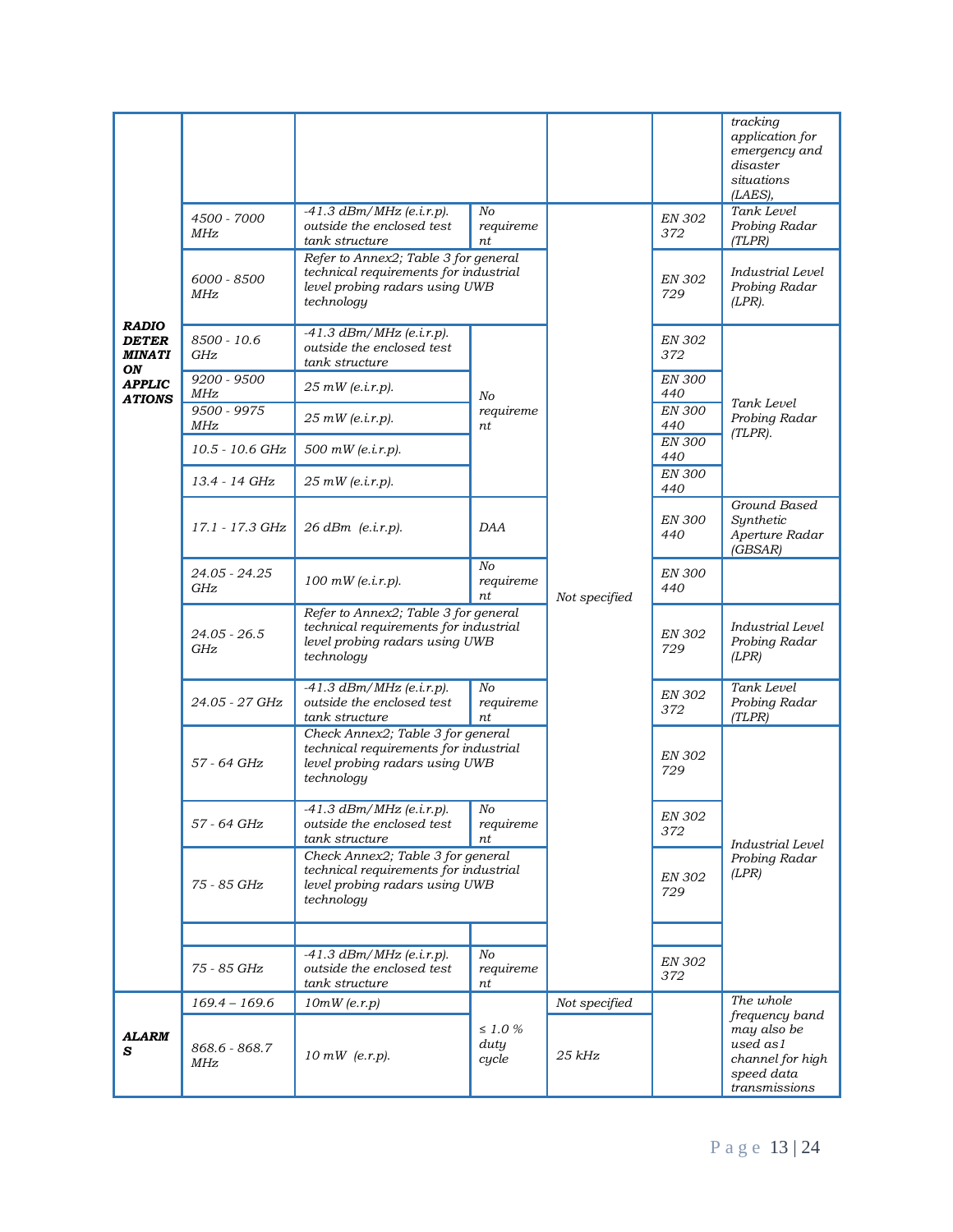|                                                                                                               | 869.2 - 869.25<br>MHz<br>$869.25 - 869.3$<br>MHz<br>869.3 - 869.4<br>MHz<br>869.65 - 869.7<br>MHz                                                                                                                                                                                                                          | 25 mW (e.r.p).   | $\leq$ 0.1 $\%$<br>duty<br>cycle<br>$\leq$ 1.0 $\%$<br>duty<br>cycle<br>$\leq$ 10 $\%$<br>duty<br>cycle |               | EN 300<br>220                                                 | Social Alarms                                                                                                                                                         |
|---------------------------------------------------------------------------------------------------------------|----------------------------------------------------------------------------------------------------------------------------------------------------------------------------------------------------------------------------------------------------------------------------------------------------------------------------|------------------|---------------------------------------------------------------------------------------------------------|---------------|---------------------------------------------------------------|-----------------------------------------------------------------------------------------------------------------------------------------------------------------------|
| <b>MODEL</b><br><b>CONTR</b><br>OL                                                                            | 26990 - 27000<br>kHz<br>27040 - 27050<br>kHz<br>27090 - 27100<br>kHz<br>27140 - 27150<br>kHz<br>27190 - 27200<br>kHz<br>$26.96 - 27.28$<br>MHz<br>$29.70 - 30.00$<br><b>MMHz</b><br>$34.995 - 35.225$<br>MHz<br>$40.66 - 40.67$<br><b>MHz</b><br>$40.67 - 40.68$<br>MHz<br>$40.68 - 40.69$<br>MHz<br>$40.69 - 40.7$<br>MHz | 100 mW (e.r.p).  | $N$ o<br>requireme<br>nt                                                                                | $10$ $kHz$    |                                                               | Only for flying<br>models                                                                                                                                             |
|                                                                                                               | 100 Hz- 9 kHz                                                                                                                                                                                                                                                                                                              | 82 dBµA/m at 10m |                                                                                                         |               | <b>EN 303</b><br>660<br>EN 303<br>447<br><b>EN 303</b><br>454 | Antenna size of<br>< $1/20 \lambda$                                                                                                                                   |
| <i><b>INDUCT</b></i><br><b>IVE</b><br><b>APPLIC</b><br><b>ATIONS</b><br>(Includi<br>$\boldsymbol{ng}$<br>WPT) | $9$ - $90\ kHz$                                                                                                                                                                                                                                                                                                            | 72 dBµA/m at 10m |                                                                                                         |               | <b>EN 303</b>                                                 | In case of<br>external<br>antennas only<br>loop coil<br>antennas may<br>be employed.<br>Magnetic field<br>strength level<br>descending 3<br>dB/cctave<br>above 30 kHz |
|                                                                                                               | 90 - 119 kHz                                                                                                                                                                                                                                                                                                               | 42 dBµA/m at 10m |                                                                                                         |               | 447<br>EN 303<br>454<br><b>EN 300</b><br>330                  | In case of<br>external<br>antennas only<br>loop coil<br>antennas may<br>be employed                                                                                   |
|                                                                                                               | 119 - 135 kHz                                                                                                                                                                                                                                                                                                              | 66 dBµA/m at 10m |                                                                                                         | Not specified |                                                               | In case of<br>external<br>antennas only<br>loop coil<br>antennas may<br>be employed.<br>Magnetic field<br>strength level                                              |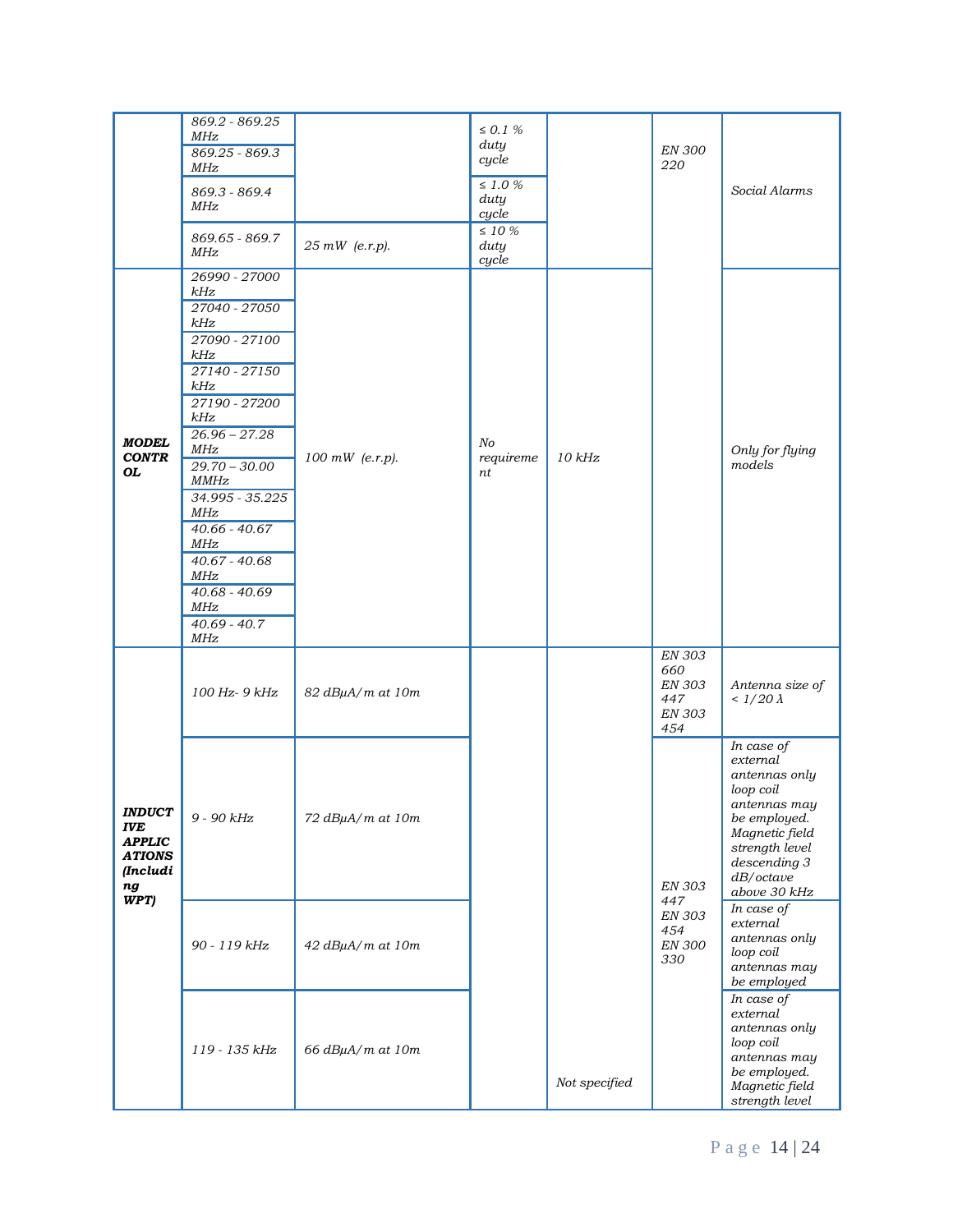|                     |                           | No<br>requireme |                                              | descending 3<br>dB/cctave<br>above 119 kHz                                                                                                                                                                                                                                                                                                                                                                                                       |
|---------------------|---------------------------|-----------------|----------------------------------------------|--------------------------------------------------------------------------------------------------------------------------------------------------------------------------------------------------------------------------------------------------------------------------------------------------------------------------------------------------------------------------------------------------------------------------------------------------|
| 135 - 140 kHz       | $42$ dB $\mu$ A/m at 10m  | nt              |                                              | In case of<br>external<br>antennas only<br>loop coil<br>antennas may<br>be employed                                                                                                                                                                                                                                                                                                                                                              |
| 140 - 148.5<br>kHz  | 37.7 dBµA/m at 10m        |                 |                                              | In case of<br>external<br>antennas only<br>loop coil<br>antennas may<br>be employed                                                                                                                                                                                                                                                                                                                                                              |
| 148.5 - 5000<br>kHz | $-15$ dBuA/m at 10 m      |                 | <b>EN 300</b><br>330<br><b>EN 302</b><br>536 | In case of<br>external<br>antennas only<br>loop coil<br>antennas may<br>be employed.<br>The maximum<br>magnetic field<br>strength is<br>specified in a<br>bandwidth of 10<br>kHz. The<br>maximum<br>allowed total<br>magnetic field<br>strength is -5<br>$dB\mu A/m$ at 10 $m$<br>for systems<br>operating at<br>bandwidths<br>larger than 10<br>kHz whilst<br>keeping the<br>density limit (-15<br>$dB\mu A/m$ in $a$<br>bandwidth of 10<br>kHz |
| 400 - 600 kHz       | $-8$ dB $\mu$ A/m at 10 m |                 | <b>EN 300</b><br>330                         | For RFID only.<br>In case of<br>external<br>antennas only<br>loop coil<br>antennas may<br>be employed.<br>The maximum<br>field strength is<br>specified in a<br>bandwidth of 10<br>kHz. The<br>maximum<br>allowed total<br>magnetic field<br>strength is -<br>5dBµA/m at 10<br>m for systems<br>operating at<br>bandwidths<br>larger than 10<br>kHz measured<br>at the centre<br>frequency whilst<br>keeping the<br>density limit (-             |

P a g e 15 | 24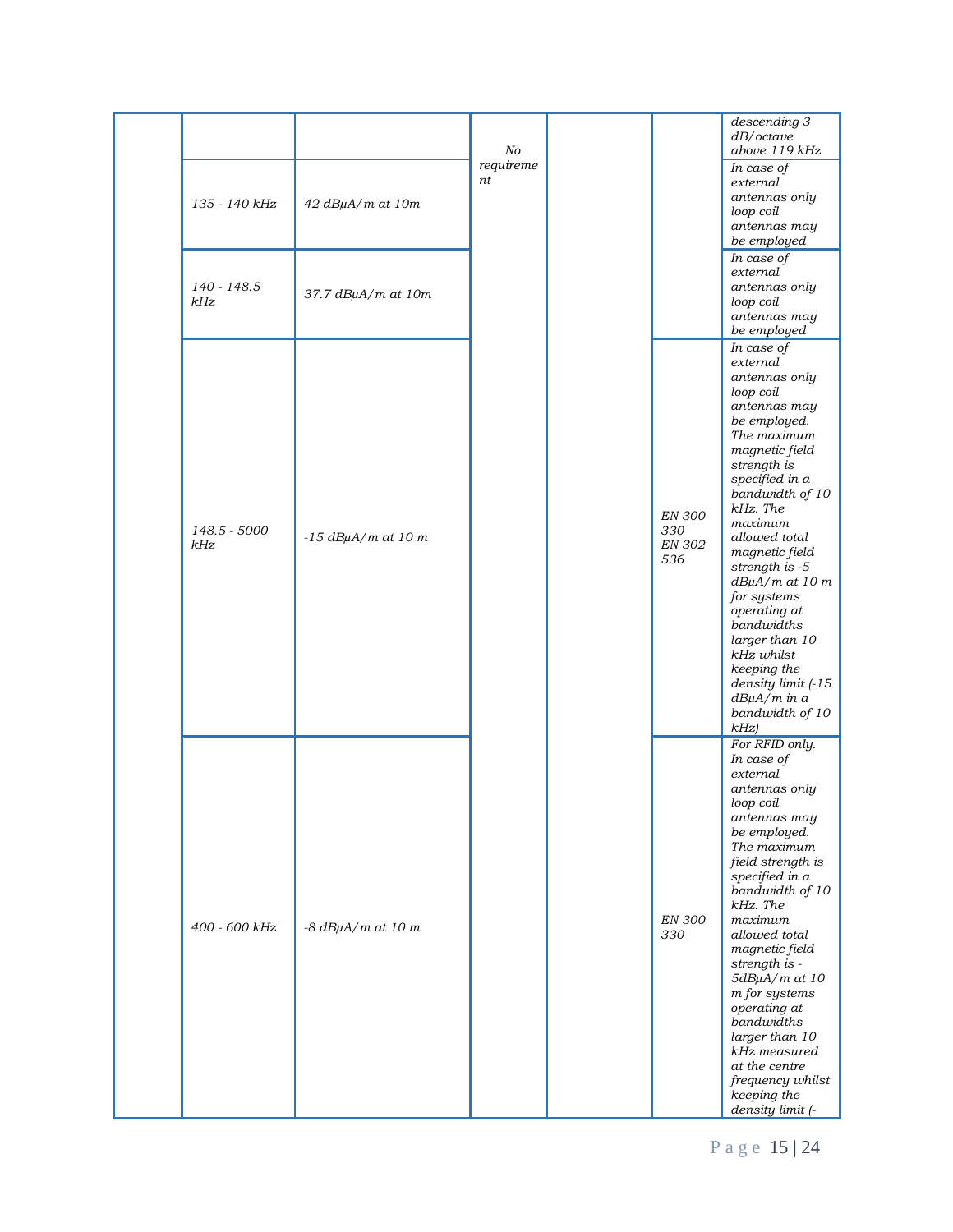| 3155 - 3400<br>kHz                           | 13.5 dBµA/m at 10m                                      |               | <b>EN 300</b><br>330 | 8dBµA/m in a<br>bandwidth of 10<br>kHz.) These<br>systems should<br>operate with a<br>minimum<br>operating<br>bandwidth of 30<br>kHz<br>In case of<br>external<br>antennas only<br>loop coil                                                                                                                                                                                                                                                   |
|----------------------------------------------|---------------------------------------------------------|---------------|----------------------|------------------------------------------------------------------------------------------------------------------------------------------------------------------------------------------------------------------------------------------------------------------------------------------------------------------------------------------------------------------------------------------------------------------------------------------------|
|                                              |                                                         |               |                      | antennas may<br>be employed                                                                                                                                                                                                                                                                                                                                                                                                                    |
| 5000kHz - 30<br>MHz                          | $-20$ dBuA/m at 10 m                                    |               | <b>EN 300</b><br>330 | In case of<br>external<br>antennas only<br>loop coil<br>antennas may<br>be employed.<br>The maximum<br>magnetic field<br>strength is<br>specified in a<br>bandwidth of 10<br>kHz. The<br>maximum<br>allowed total<br>magnetic field<br>strength is -5<br>$dB\mu A/m$ at 10 m<br>for systems<br>operating at<br>bandwidths<br>larger than 10<br>kHz whilst<br>keeping the<br>density limit (-20<br>$dB\mu A/m$ in $a$<br>bandwidth of 10<br>kHz |
| 6765 - 6795<br>kHz                           | $42$ dB $\mu$ A/m at 10m                                |               | <b>EN 300</b>        |                                                                                                                                                                                                                                                                                                                                                                                                                                                |
| 7400 - 8800<br>kHz<br>10200 - 11000<br>$kHz$ | 9 dBµA/m at 10m                                         |               | 330                  | N/A                                                                                                                                                                                                                                                                                                                                                                                                                                            |
| 13553 - 13567<br>kHz                         | $60$ $dB\mu A/m$ at $10m$                               |               |                      |                                                                                                                                                                                                                                                                                                                                                                                                                                                |
| 13553 - 13567<br>kHz                         | 42 dBµA/m at 10m                                        |               |                      | For RFID only                                                                                                                                                                                                                                                                                                                                                                                                                                  |
| $2446 - 2454$<br>MHz                         | 4WW(e.i.r.p)                                            |               | EN 300<br>330        | RFID indoor use<br>only                                                                                                                                                                                                                                                                                                                                                                                                                        |
| $2446 - 2454$<br>MHz<br>$865 -$              | $500mW$ (e.i.r.p)                                       |               |                      | RFID outdoor<br>use                                                                                                                                                                                                                                                                                                                                                                                                                            |
| 867.6MHz                                     | $2W$ (e.r.p)                                            |               |                      |                                                                                                                                                                                                                                                                                                                                                                                                                                                |
| 100 Hz- 9 kHz<br>510-1600 kHz                | $120$ dB $\mu$ A/m at $10m$<br>$-5$ dB $\mu$ A/m at 10m | Not specified | <b>EN 303</b><br>348 | Inductive loop<br>systems<br>intended to<br>assist the<br>hearing<br>impaired.<br>Antenna size of<br>< $1/20 \lambda$                                                                                                                                                                                                                                                                                                                          |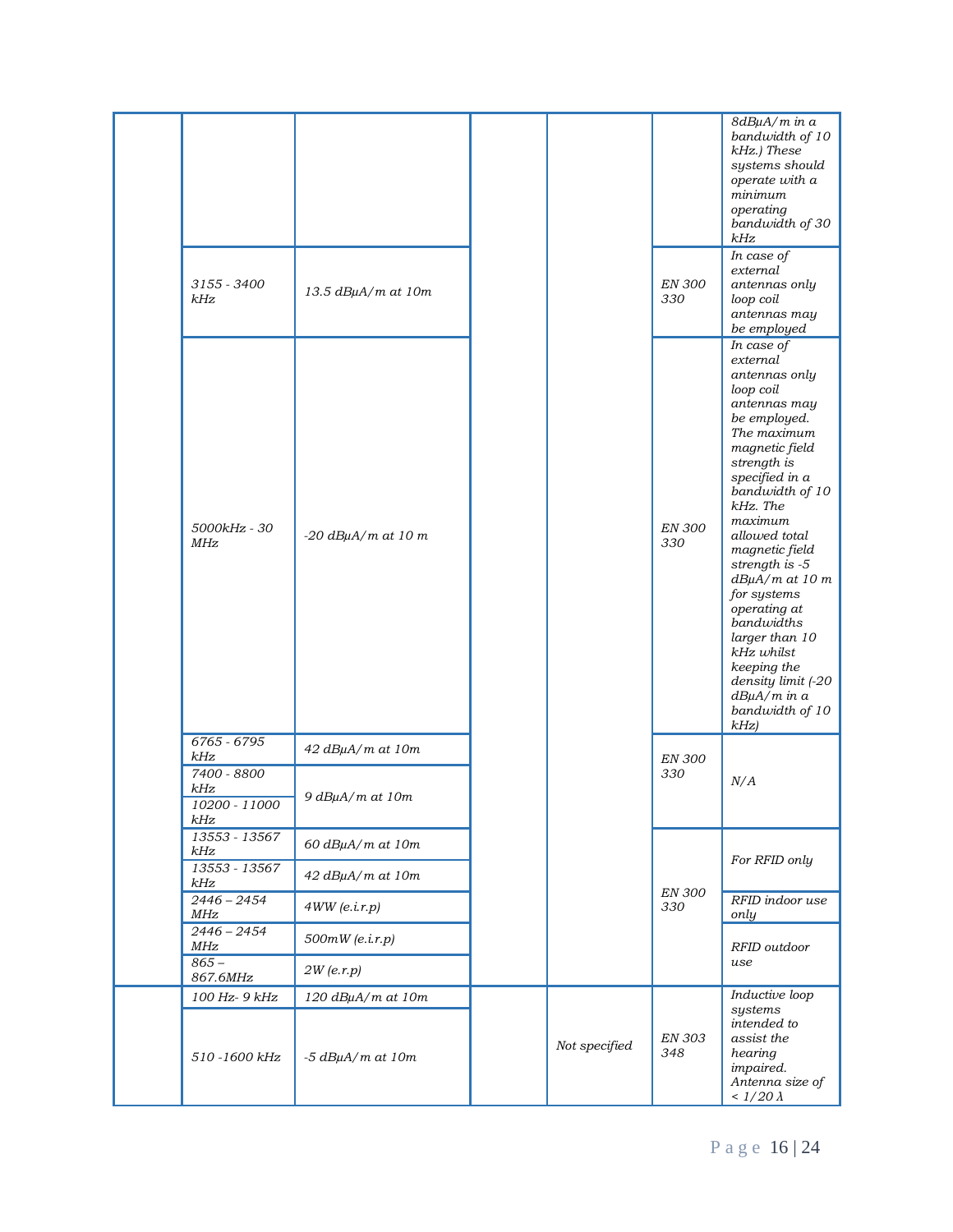|                                                                                                                                       | 29.7 - 47 MHz                  | $10 \, \text{mW}$ (e.r.p).               | $N$ o<br>requireme<br>nt                           | $\leq$ 50 kHz | <b>EN 300</b><br>422 | Radio<br>microphones. On<br>a tuning range<br>basis.                                                                                  |
|---------------------------------------------------------------------------------------------------------------------------------------|--------------------------------|------------------------------------------|----------------------------------------------------|---------------|----------------------|---------------------------------------------------------------------------------------------------------------------------------------|
|                                                                                                                                       | 87.5 - 108 MHz                 | $50~nW$ (e.r.p).                         |                                                    | 200 kHz       | EN 301<br>357        | Band II low<br>power FM<br>transmitters                                                                                               |
|                                                                                                                                       | 169.4 - 169.475<br>MHz         | 500 mW (e.r.p).                          |                                                    |               |                      | Assistive<br>Listening Device<br>(ALD)                                                                                                |
| <b>RADIO</b><br><b>MICROP</b><br><b>HONE</b><br><b>APPLIC</b><br><b>ATIONS</b><br><b>INCLUD</b><br>ING<br><b>ASSIST</b><br><b>IVE</b> | 169.4 - 174<br>MHz             | $10$ mW (e.r.p).                         |                                                    | $\leq$ 50 kHz | <b>EN 300</b><br>422 | Assistive<br>Listening Device<br>$(ALD)$ . On a<br>tuning range<br>basis                                                              |
|                                                                                                                                       | 169.4875 -<br>169.5875 MHz     | 500 mW (e.r.p).                          |                                                    |               |                      | Assistive<br>Listening Device<br>(ALD)                                                                                                |
| <b>LISTEN</b><br><b>ING</b><br><b>DEVICE</b><br>S (ALD),<br><b>WIREL</b>                                                              | 173.965 - 216<br>MHz           | $10$ mW (e.r.p).                         |                                                    |               |                      | Assistive<br>Listening Device<br>$(ALD)$ . On a<br>tuning range<br>basis.                                                             |
| <b>ESS</b><br><b>AUDIO</b><br><b>AND</b><br><b>MULTI</b><br><b>MEDIA</b><br><b>STREA</b><br><b>MING</b><br><b>SYSTE</b><br>MS         | 174 - 216 MHz                  | 50 mW (e.r.p).                           |                                                    |               |                      | Radio<br>microphones. On                                                                                                              |
|                                                                                                                                       | 470 - 786 MHz<br>786 - 789 MHz | $12$ mW (e.r.p).                         |                                                    |               |                      | a tuning range<br>basis.                                                                                                              |
|                                                                                                                                       | 823 - 826 MHz                  | 20 mW (e.i.r.p). / 100 mW<br>(e.i.r.p).  |                                                    |               |                      | Radio                                                                                                                                 |
|                                                                                                                                       |                                |                                          |                                                    |               |                      | microphones.10<br>0 mW restricted                                                                                                     |
|                                                                                                                                       | 826 - 832 MHz                  | $100$ mW (e.i.r.p).                      | No<br>requireme<br>nt                              | Not specified |                      | to body worn<br>equipment. See<br>technical<br>conditions for<br>PMSE (including<br>radio<br>microphones)                             |
|                                                                                                                                       | 863 - 865 MHz                  | $10$ mW (e.r.p).                         |                                                    |               | EN 301<br>357        | Radio<br>microphones,<br>wireless audio<br>and multimedia<br>streaming<br>devices.                                                    |
|                                                                                                                                       | 1350 - 1400<br>MHz             | $20$ mW (e.i.r.p). / 50 mW<br>(e.i.r.p). | No<br>requireme<br>nt/SSP<br>(see notes<br>column) |               | <b>EN 300</b><br>422 | Radio<br>microphones.50<br>mW restricted to<br>body worn<br>equipment or<br>equipment with<br>Spectrum<br>Scanning<br>Procedure (SSP) |
|                                                                                                                                       | 1492 - 1518<br>MHz             | $50$ mW (e.i.r.p)                        |                                                    |               |                      | Radio<br>microphones. On<br>a tuning range<br>basis. Restricted<br>to indoor use                                                      |
|                                                                                                                                       | 1518 - 1525<br>MHz             |                                          | No<br>requireme<br>nt                              |               |                      | Radio<br>microphones. On<br>a tuning range<br>basis. Restricted<br>to indoor use                                                      |
|                                                                                                                                       | 1656.5 - 1660.5<br>MHz         | $2 mW/600 kHz$ (e.i.r.p)                 |                                                    |               |                      | Assistive<br>Listening<br>Systems.                                                                                                    |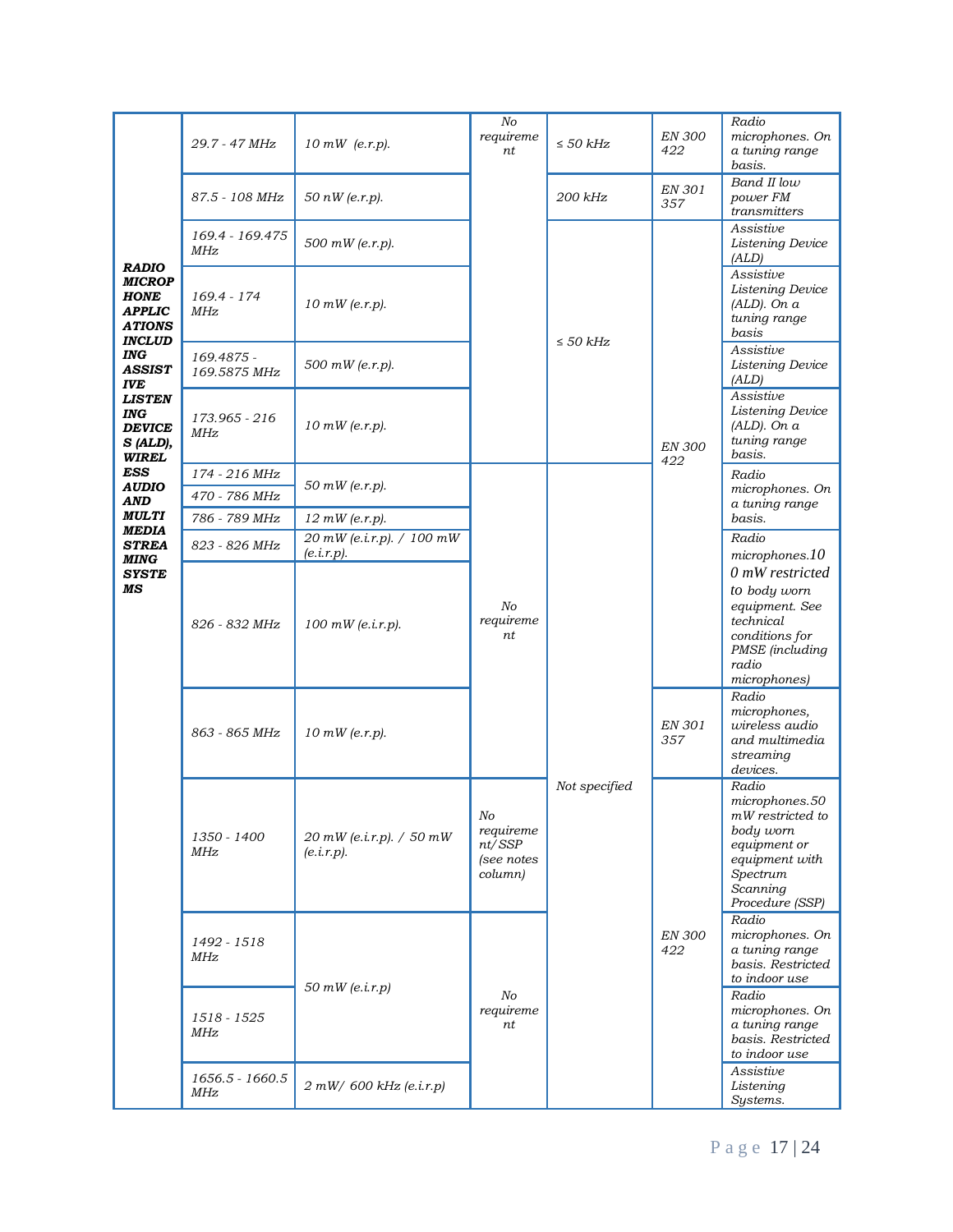|                                                                                              | 1785 - 1795<br>MHz<br>1795 - 1800<br>MHz<br>1800 - 1804.8<br>MHz | 20 mW (e.i.r.p). $/50$ mW<br>(e.i.r.p). |                                                                                 |                | EN 301<br>357<br><b>EN 300</b><br>422 | Radio<br>microphones.50<br>$mW$ restricted to<br>body worn<br>equipment or<br>equipment with<br>Spectrum<br>Scanning<br>Procedure (SSP)<br>Radio<br>microphones<br>including<br>wireless audio<br>and multimedia<br>streaming<br>devices. 50 mW<br>restricted to<br>body worn<br>equipment or<br>equipment with<br>Spectrum<br>Scanning<br>Procedure (SSP)<br>Radio<br>microphones. 50<br>mW restricted to<br>body worn<br>equipment or<br>equipment with<br>Spectrum<br>Scanning<br>Procedure (SSP) |
|----------------------------------------------------------------------------------------------|------------------------------------------------------------------|-----------------------------------------|---------------------------------------------------------------------------------|----------------|---------------------------------------|------------------------------------------------------------------------------------------------------------------------------------------------------------------------------------------------------------------------------------------------------------------------------------------------------------------------------------------------------------------------------------------------------------------------------------------------------------------------------------------------------|
|                                                                                              | 865 - 865.6<br>MHz                                               | $100$ mW (e.r.p).                       | No<br>requireme<br>nt                                                           |                |                                       | Operated only<br>when necessary                                                                                                                                                                                                                                                                                                                                                                                                                                                                      |
|                                                                                              | 865 - 868 MHz                                                    | 2 W (e.r.p).                            |                                                                                 | $\leq$ 200 kHz | <b>EN 302</b><br>208                  | to perform the                                                                                                                                                                                                                                                                                                                                                                                                                                                                                       |
|                                                                                              | $865.6 - 867.6$<br>MHz                                           | 2 W (e.r.p).                            |                                                                                 |                |                                       | intended<br>operation, i.e.<br>when RFID tags                                                                                                                                                                                                                                                                                                                                                                                                                                                        |
|                                                                                              | 867.6 - 868<br>MHz                                               | 500 mW (e.r.p).                         |                                                                                 |                |                                       | are expected to<br>be present.                                                                                                                                                                                                                                                                                                                                                                                                                                                                       |
| <b>RADIO</b><br><b>FREQU</b>                                                                 | 915 - 921 MHz                                                    | 4 W (e.r.p).                            |                                                                                 | $\leq 400$ kHz |                                       |                                                                                                                                                                                                                                                                                                                                                                                                                                                                                                      |
| <b>ENCY</b><br><b>IDENTI</b><br><b>FICATI</b><br>ON<br><b>APPLIC</b><br><i><b>ATIONS</b></i> | 2446 - 2454<br>MHz.                                              | $> 500$ mW to 4 W (e.i.r.p)             | $\leq 15\%$<br>duty<br>cycle<br><b>FHSS</b><br>technique<br>s should<br>be used | Not specified  | <b>EN 300</b><br>440                  | Power levels<br>above 500 mW<br>are restricted to<br>be used inside<br>the boundaries<br>of a building<br>and the duty                                                                                                                                                                                                                                                                                                                                                                               |
|                                                                                              | 2446 - 2454<br>MHz                                               | $\leq$ 500 mW (e.i.r.p).                | No<br>requireme<br>nt                                                           |                |                                       | cycle of all<br>transmissions<br>shall in this case<br>$be \leq 15\%$ in any<br>200 ms period<br>$(30 \text{ ms on } 170)$<br>$ms$ off)                                                                                                                                                                                                                                                                                                                                                              |
| <b>ACTIVE</b>                                                                                | 9 - 315 kHz                                                      | 30 dBµA/m at 10m                        |                                                                                 |                |                                       | Ultra Low Power                                                                                                                                                                                                                                                                                                                                                                                                                                                                                      |
| <b>MEDIC</b>                                                                                 | $315 - 600$ kHz                                                  | $-5$ dB $\mu$ A/m at 10m                |                                                                                 |                |                                       | Active Medical<br>Implant systems                                                                                                                                                                                                                                                                                                                                                                                                                                                                    |
| AL<br><b>IMPLAN</b><br><b>TS AND</b><br><b>THEIR</b>                                         | $12.5 - 20$ MHz                                                  | $-8$ dB $\mu$ A/m at 10m                | $\leq 10\%$<br>duty<br>cycle                                                    | Not specified  | <b>EN 302</b><br>195                  | using inductive<br>loop techniques<br>for telemetry<br>purposes                                                                                                                                                                                                                                                                                                                                                                                                                                      |
| ASSOCI<br>ATED                                                                               | 30 - 37.5 MHz                                                    | $1 mW$ (e.r.p).                         |                                                                                 |                |                                       | Ultra Low Power                                                                                                                                                                                                                                                                                                                                                                                                                                                                                      |
| <b>PERIPH</b><br><b>ERALS</b>                                                                | 401 - 405 MHz                                                    | $25 \mu W$ (e.r.p)                      |                                                                                 |                | <b>EN 302</b><br>510                  | medical<br>membrane<br>implants for                                                                                                                                                                                                                                                                                                                                                                                                                                                                  |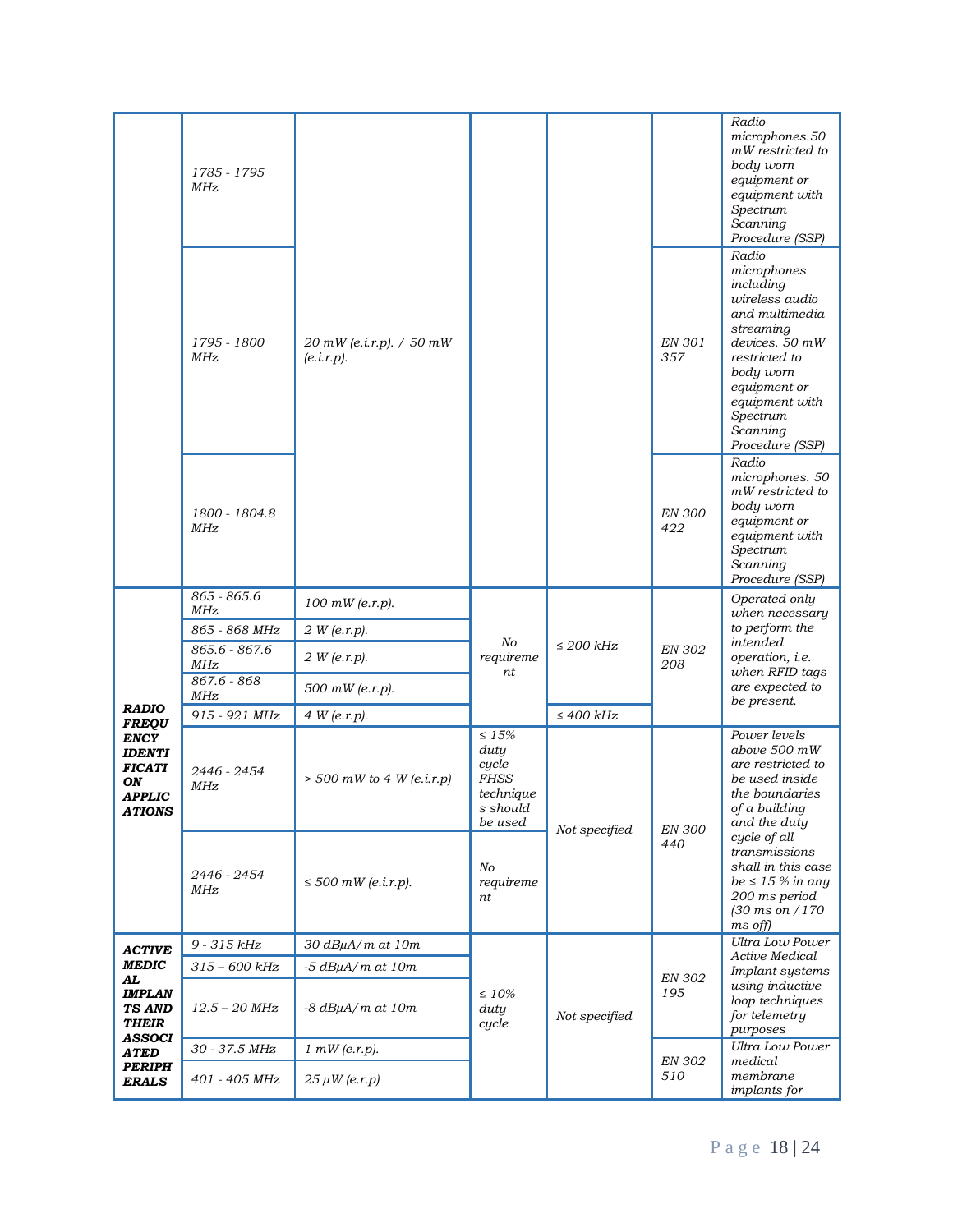|                                                                    |                      |                                                                                                                                                                                      |                                                                                                                                                                                                                                                                                        |               |                      | blood pressure                                                                                                                                                                                                                                                                               |
|--------------------------------------------------------------------|----------------------|--------------------------------------------------------------------------------------------------------------------------------------------------------------------------------------|----------------------------------------------------------------------------------------------------------------------------------------------------------------------------------------------------------------------------------------------------------------------------------------|---------------|----------------------|----------------------------------------------------------------------------------------------------------------------------------------------------------------------------------------------------------------------------------------------------------------------------------------------|
|                                                                    | 2483.5 - 2500<br>MHz | 10 dBm (e.i.r.p).                                                                                                                                                                    | LBT+AFA<br>and $\leq$<br>10% duty<br>cycle. The<br>equipmen<br>t shall<br>implemen<br>t a<br>spectrum<br>access<br>mechanis<br>m as<br>described<br>in the<br>applicabl<br>$\boldsymbol{e}$<br>harmoniz<br>еd<br>standard<br>or an<br>equivalen<br>t<br>spectrum<br>access<br>mechanis | 1 MHz         | EN 301<br>559        | measurements.<br>Low Power<br>Active Medical<br>Implants and<br>associated<br>peripherals.<br>Individual<br>transmitters<br>may combine<br>adjacent<br>channels on a<br>dynamic basis<br>for increased<br>bandwidth<br>higher than 1<br>MHz. Peripheral<br>units are for<br>indoor use only. |
|                                                                    | 430 - 440 MHz        | $-50$ dBm/100kHz max<br>$(e.r.p)$ . density but not<br>exceeding a total power of<br>-40 dBm/10MHz (both<br>limits are intended for<br>measurement outside of<br>the patient's body) | $\,m$<br>No<br>requireme<br>nt                                                                                                                                                                                                                                                         | $\leq$ 10 MHz | EN 303<br>520        | Ultra-Low Power<br>Wireless Medical<br>Capsule<br>Endoscopy (ULP-<br>WMCE)<br>application                                                                                                                                                                                                    |
| <b>MEDIC</b><br>AL<br><b>DATA</b><br><b>ACQUIS</b><br><b>ITION</b> | 2483.5 - 2500<br>MHz | $10$ mW (e.i.r.p).                                                                                                                                                                   | Adequate<br>spectrum<br>sharing<br>mechanis<br>ms (e.g.<br>Listen-<br>Before-<br>Talk and<br>Adaptive<br>Frequenc<br>y Agility)<br>shall be<br>implemen<br>ted by the<br>equipmen<br>t and $\leq$<br>2% duty<br>cycle                                                                  | $\leq$ 3 MHz  | <b>EN 303</b><br>203 | MBANS, indoor<br>only within the<br>patient's home.                                                                                                                                                                                                                                          |
|                                                                    | 2483.5 - 2500<br>MHz | 1 mW(e.i.r.p).                                                                                                                                                                       | Adequate<br>spectrum<br>sharing<br>mechanis<br>ms (e.g.<br>Listen-<br>Before-<br>Talk and<br>Adaptive<br>Frequenc<br>y Agility)<br>shall be<br>implemen<br>ted by the<br>equipmen                                                                                                      | $\leq$ 3 MHz  |                      | MBANS, indoor<br>only within<br>healthcare<br>facilities.                                                                                                                                                                                                                                    |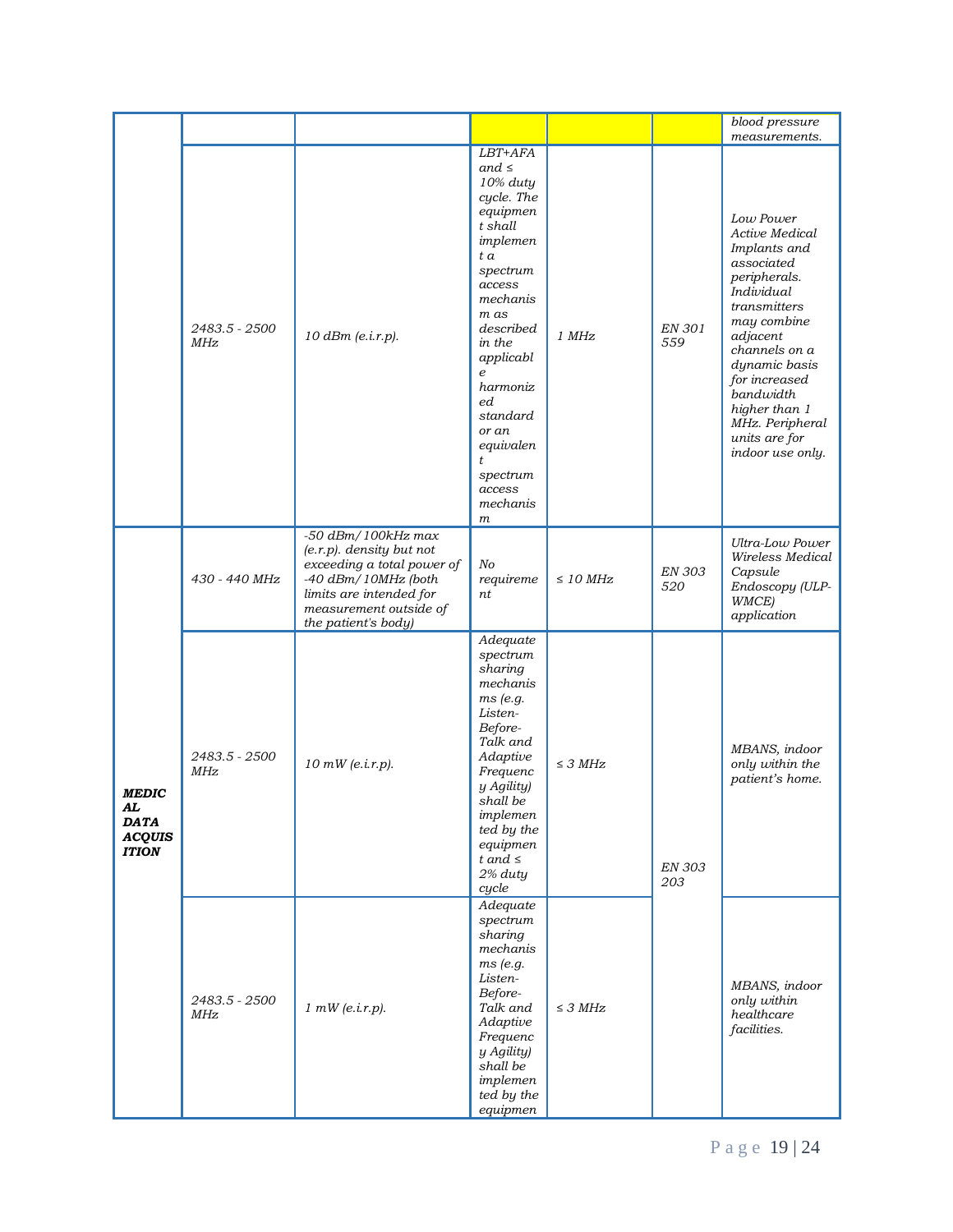|  | $\begin{array}{l} t \ and \le \ 10\% \ duty \ cycle \end{array}$ |  |  |
|--|------------------------------------------------------------------|--|--|
|  |                                                                  |  |  |

# **Annex 2: Technical Requirements for UWB Technology Applications**

| Table 2: Technical requirements for operation of generic UWB devices |                                               |                    |                                              |                 |                                                   |  |  |
|----------------------------------------------------------------------|-----------------------------------------------|--------------------|----------------------------------------------|-----------------|---------------------------------------------------|--|--|
| Frequency<br>ranges<br>(GHz)                                         | Maximum<br>Mean<br>spectral density (dBm/MHz) | (e.i.r.p)<br>power | Maximum peak power (dBm) defined in<br>50MHz |                 | <b>Standard</b><br><b>Harmonized</b><br>Reference |  |  |
|                                                                      | Without<br>mitigation                         | With mitigation    | Without<br>mitigation                        | With mitigation |                                                   |  |  |
| Below 1.6                                                            | $-90$                                         | $-90$              | $-50$                                        | $-50$           |                                                   |  |  |
| $1.6 - 2.7$                                                          | $-85$                                         | $-85$              | $-45$                                        | $-45$           |                                                   |  |  |
| $2.7 - 3.1$                                                          | $-70$                                         | $-70$              | -36                                          | $-36$           | EN 302 500                                        |  |  |
| $3.1 - 3.4$                                                          | $-70$                                         | $-41.3$ (LDC, DAA) | $-36$                                        | $O$ (LDC, DAA)  | EN 302 065                                        |  |  |
| $3.4 - 3.8$                                                          | -80                                           | $-41.3$ (LDC, DAA) | $-40$                                        | $O$ (LDC, DAA)  | EN 303 883<br>ETSI TR 101 994                     |  |  |
| $3.8 - 4.8$                                                          | $-70$                                         | $-41.3$ (LDC, DAA) | $-30$                                        | $O$ (LDC, DAA)  | <b>ETSI TR 102 495</b><br><b>ETSI TS 102 754</b>  |  |  |
| $4.8 - 6$                                                            | $-70$                                         | $-70$              | $-30$                                        | $-30$           | <b>ETSI TS 102 321</b>                            |  |  |
| $6 - 8.5$                                                            | $-41.3$                                       | $-41.3$            | 0                                            | $\Omega$        |                                                   |  |  |
| $8.5 - 9$                                                            | $-65$                                         | $-41.3$ (DAA)      | $-25$                                        | O(DAA)          |                                                   |  |  |
| $9 - 10.6$                                                           | $-65$                                         | $-65$              | $-25$                                        | $-25$           |                                                   |  |  |

٦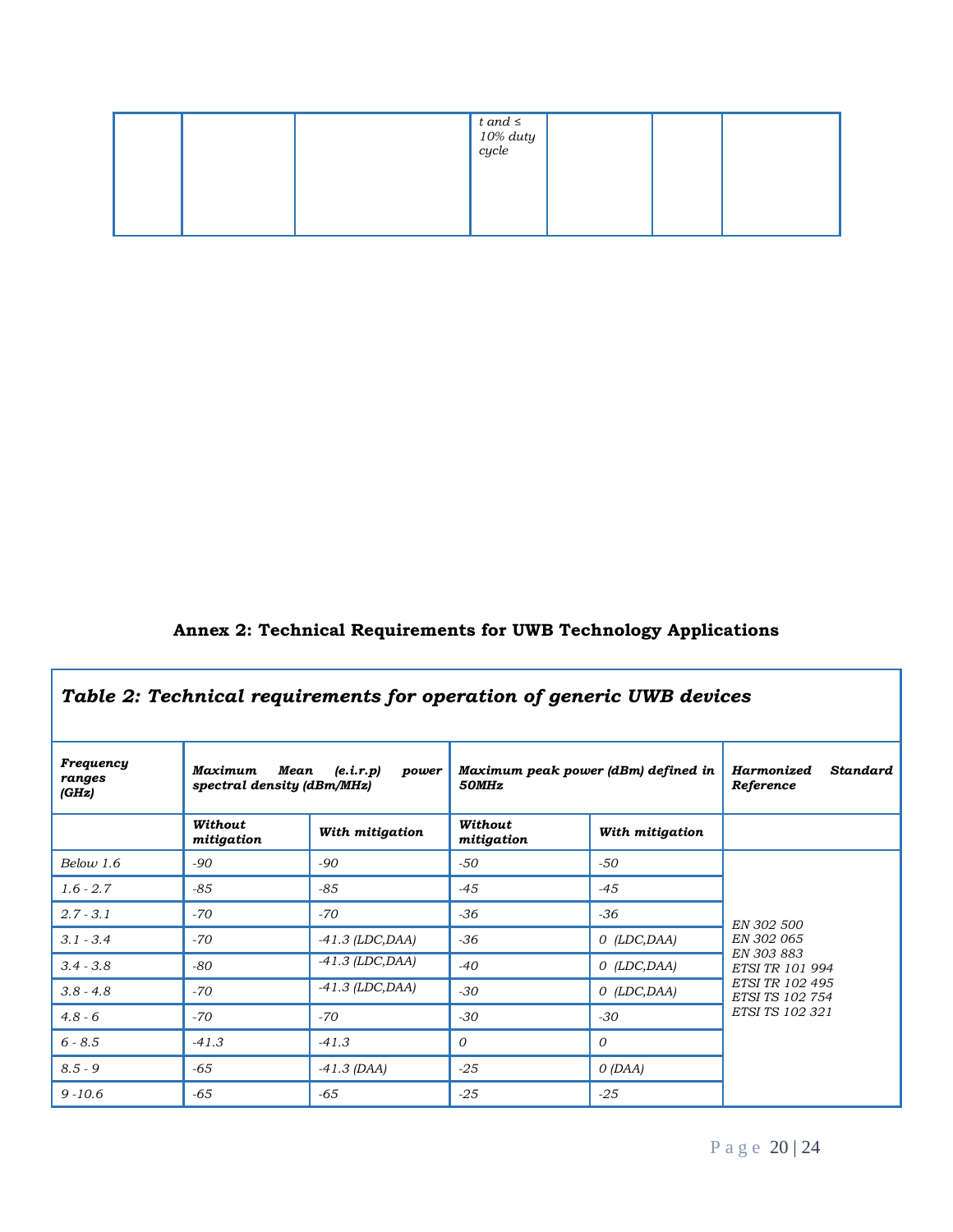| $\Omega$ $\Gamma$<br>.<br>Above<br>-்ப<br>10.0<br>.<br>__ | -85<br>$ -$ | -- | -41 |  |
|-----------------------------------------------------------|-------------|----|-----|--|
|-----------------------------------------------------------|-------------|----|-----|--|

#### **Note:**

- *i. Within the 3.1 - 4.8 GHz band, devices implementing Low Duty Cycle (LDC) mitigation technique are permitted to operate with a maximum mean (e.i.r.p), Spectral density of -41,3 dBm/MHz and a maximum peak (e.i.r.p)of 0 dBm measured in 50 MHz.*
- *ii. Within the 3.1 - 4.8 GHz and 8.5 to 9 GHz bands, devices implementing Detect And Avoid (DAA) mitigation technique are permitted to operate with a maximum mean (e.i.r.p). spectral density of -41,3 dBm/MHz and a maximum peak (e.i.r.p). of 0 dBm defined in 50 MHz.*

### **Table 3: Technical requirements for operation UWB applications onboard aircrafts**

| Frequency<br>ranges<br>(GHz) | Maximum<br>Mean<br>(e.i.r.p)<br>power<br>density<br>spectral<br>(dBm/MHz) | Maximum<br>peak<br>(e.i.r.p)<br>(dBm)<br>defined in 50MHz | <b>Requirements for Mitigation Techniques</b>                                                                                                      | Harmonized<br><b>Standard</b><br>Reference |
|------------------------------|---------------------------------------------------------------------------|-----------------------------------------------------------|----------------------------------------------------------------------------------------------------------------------------------------------------|--------------------------------------------|
| Below 1.6                    | $-90$                                                                     | $-50$                                                     |                                                                                                                                                    |                                            |
| $1.6 - 2.7$                  | $-85$                                                                     | $-45$                                                     |                                                                                                                                                    |                                            |
| $2.7 - 3.4$                  | $-70$                                                                     | $-36$                                                     |                                                                                                                                                    |                                            |
| $3.4 - 3.8$                  | $-80$                                                                     | $-40$                                                     | Mitigation requirements don't apply                                                                                                                |                                            |
| $3.8 - 4.2$                  | $-70$                                                                     |                                                           |                                                                                                                                                    |                                            |
| $4.2 - 4.8$                  | $-70$                                                                     | $-30$                                                     |                                                                                                                                                    | EN 302 065                                 |
| $4.8 - 6$                    | $-70$                                                                     | $-30$                                                     |                                                                                                                                                    |                                            |
| $6.0 - 6.650$                | $-41.3$                                                                   | $\overline{0}$                                            |                                                                                                                                                    |                                            |
| 6.65-6.6752                  | $-62.3$                                                                   | $-21$                                                     | notch of 21 dB should be implemented to meet a<br>level -62.3 dBm/MHz (Note i below)                                                               |                                            |
| 6.6752-8.5                   | $-41.3$                                                                   | $\mathbf{0}$                                              | 7.25-7.75 GHz (FSS and MetSat (7.45-7.55 GHz)<br>protection) (Note i and ii below) 7.75-7.9 GHz<br>(MetSat protection) (Note i and Note iii below) |                                            |
| $8.5 - 10.6$                 | -65                                                                       | $-25$                                                     |                                                                                                                                                    |                                            |
| Above 10.6                   | $-85$                                                                     | $-45$                                                     | Mitigation requirements don't apply                                                                                                                |                                            |

#### **Notes:**

- *i. Where requirements for interference mitigation techniques are not highlighted, alternative mitigation techniques offering equivalent protection such as the use of shielded portholes shall apply.*
- *ii. For 7.25-7.75 GHz (Fixed Satellite Service) and 7.45-7.55 GHz (Meteorological Satellite) bands, a protection criteria of -51.3 - 20 \* log<sup>10</sup> (10 [km] / x [km]) (dBm/MHz) for heights above 1000m above ground above where x is the aircraft height above ground in kilometers, and -71.3 dBm/MHz for heights above ground of 1 000 m and below shall apply.*
- *iii. For 7.75-7.9 GHz (Meteorological Satellite) band a protection criteria: -44.3 - 20\* log10(10 [km] / x [km]) (dBm/MHz) for heights above ground above 1000*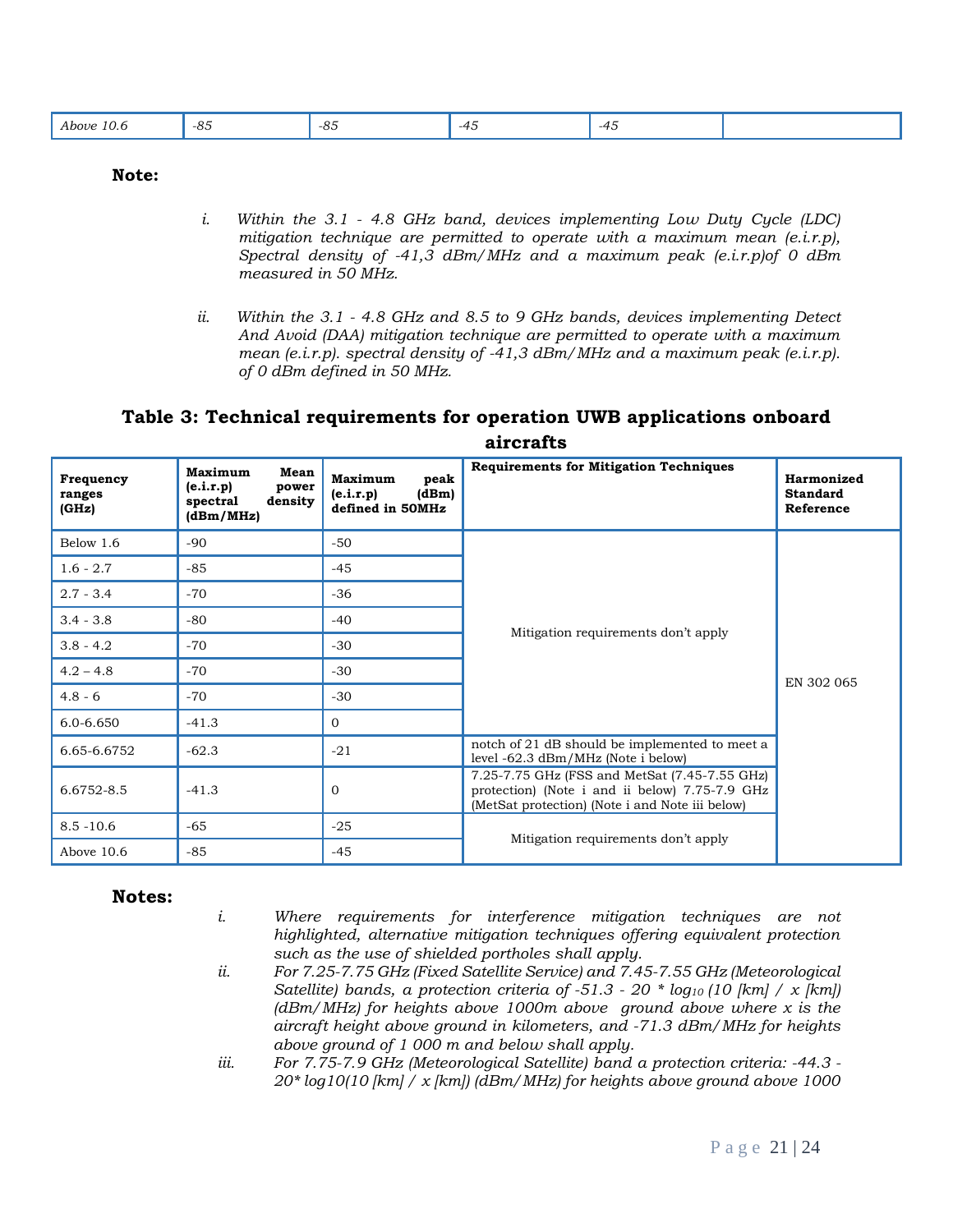*m, where x is the aircraft height above ground in kilometers, and -64.3 dBm/MHz for heights above ground of 1000 m and below shall apply.*

| Freq band<br>(GHz) | Antenna<br>Orientation and<br>tilt angle | <b>Maximum</b><br>Mean(e.i.r.p)<br>power spectral<br>density<br>dBm/MHz) | <b>Maximum</b><br>peak (e.i.r.p)<br>(dBm) defined<br>in 50MHz | <b>Maximum</b><br>Antenna beam<br>width (degree) | Maximum<br>mean<br>(e.i.r.p).<br>spectral<br>density on<br>half-sphere<br>(dBm/MHz)<br><b>Notes 4 and</b><br>5) | <b>Mitigation</b><br><b>Techniques</b> | Harmonized<br><b>Standard</b><br>Reference |
|--------------------|------------------------------------------|--------------------------------------------------------------------------|---------------------------------------------------------------|--------------------------------------------------|-----------------------------------------------------------------------------------------------------------------|----------------------------------------|--------------------------------------------|
| $6.0 - 8.5$        | Strict<br>down Ward                      | $-33$                                                                    | $\overline{7}$                                                | 12                                               | $-55$                                                                                                           |                                        |                                            |
| 24.05-26.5         | Strict<br>down Ward                      | $-14$                                                                    | 26                                                            | 12                                               | $-41.3$                                                                                                         |                                        |                                            |
| 57-64              | Strict<br>down Ward                      | $-2$                                                                     | 35                                                            | 8                                                | $-41.3$                                                                                                         | Adaptive                               |                                            |
| 75-85              | Strict<br>down Ward                      | $-3$                                                                     | 34                                                            | 8                                                | $-41.3$                                                                                                         | Power<br>Control(APC)                  | EN 302 729                                 |
| 75-85              | Down Ward<br>± 15°                       | $-3$                                                                     | 34                                                            | See note ii<br>below                             | $-41.3$                                                                                                         |                                        |                                            |
| 75-85              | Down Ward<br>$\pm 30^\circ$              | $-10$                                                                    | 34                                                            | See note ii<br>below                             | $-41.3$                                                                                                         |                                        |                                            |
| 75-85              | Down Ward<br>±45°                        | $-20$                                                                    | 20                                                            | See note ii<br>below                             | $-41.3$                                                                                                         |                                        |                                            |

# **Table 3a: Technical requirements for Industrial Level Probing Radars using UWB technology.**

#### **Notes :**

- *i. For LPR devices operating in the 6.0-8.5GHz band, the applicable limits of unwanted emissions are highlighted in Table 3b. LPR operating in other bands, the emission limits of unwanted emissions shall be at least 20 dB less than the in-band limits specified in Table 3a above. LPRs operating in the 24GHz band, the unwanted emissions in the 23.6-24.0 GHz "passive band" shall be at least 30 dB less than the in-band limits specified in Table 3a.*
- *ii. For LPR applications with non-restrictive downward orientation; as a safeguard to avoid interference to radio systems shall apply the following maximum mean (e.i.r.p) spectral density limits:*
	- *-41,3 dBm/MHz (e.i.r.p). above 60°, related to the vertical axis of the tilted LPR device;*
	- *-35 dBm/MHz (e.i.r.p). between 24° and 60°, related to the vertical axis of the tilted LPR device. For positive elevation angles, the maximum mean (e.i.r.p). spectral density on half-sphere (dBm/MHz) of -41.3 dBm/MHz must be fulfilled*

### **Table 3b: Limits of unwanted emissions for LPR operated in 6.0-8.5 GHz band**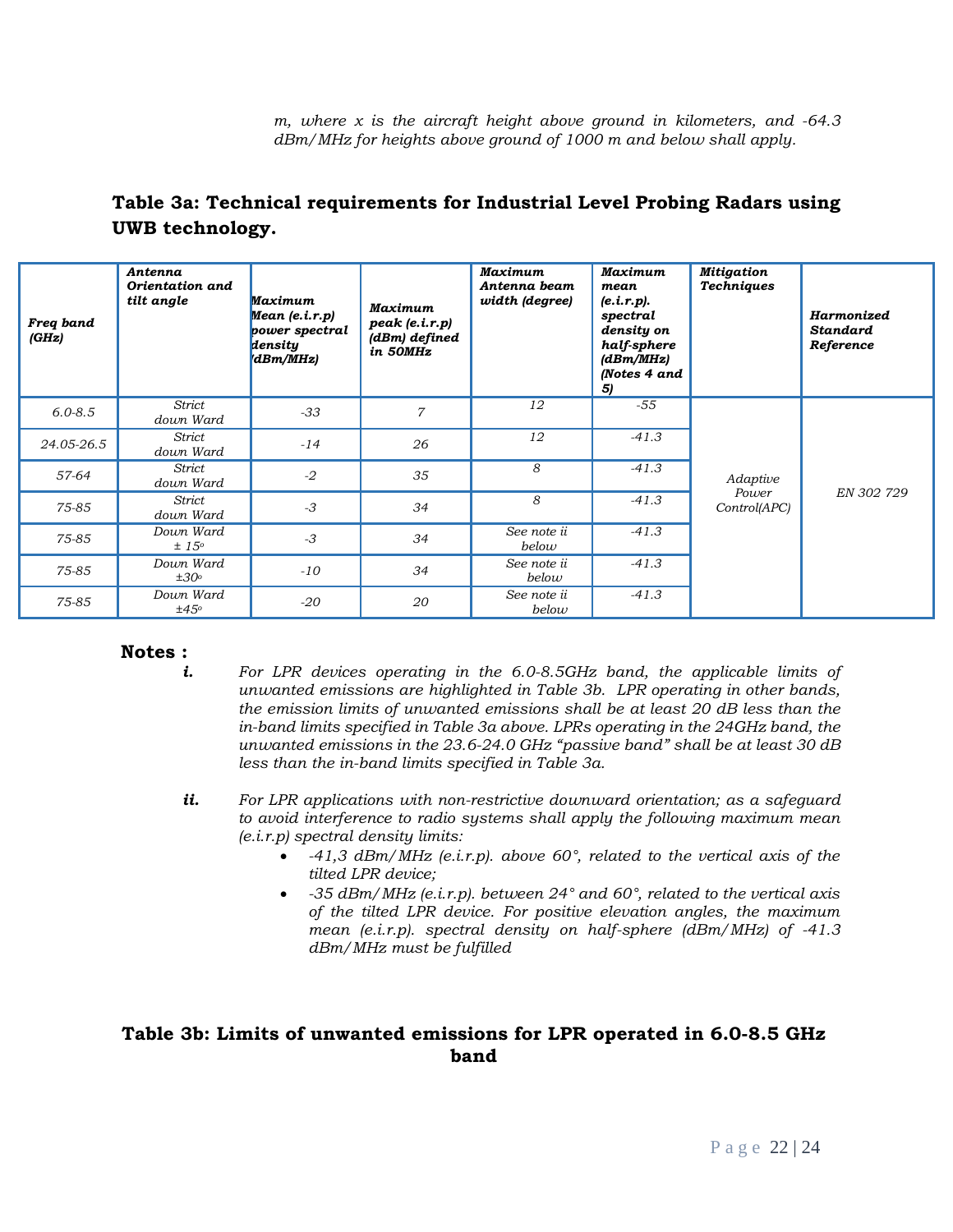| <b>Frequency Range</b><br>(GHz) | $Max.$ mean $(e.i.r.p).$<br>spectral density limit<br>(dBm/MHz) | $Max.$ mean $(e.i.r.p).$<br>spectral density limit<br>on half sphere<br>(dBm/MHz) |
|---------------------------------|-----------------------------------------------------------------|-----------------------------------------------------------------------------------|
| Below 1.73                      | -63                                                             | -85                                                                               |
| $1.73 - 2.7$                    | -58                                                             | -80                                                                               |
| $2.7 - 5$                       | $-48$                                                           | -70                                                                               |
| $5-6$                           | $-43$                                                           | $-65$                                                                             |
| $8.5 - 10.6$                    | $-43$                                                           | $-65$                                                                             |
| Above $10.6$                    | -63                                                             | $-65$                                                                             |

- *iii. Adaptive Power Control (APC) implemented with a dynamic range of at least about 20 dB or an equivalent mitigation technique shall be used to limit radiation in all directions, regardless of installation heights and reflecting material below the LPR.*
- *iv. Radio Astronomy Services (RAS) stations shall be protected as follows:*
	- *installation of LPR devices operating in 6.6 GHz, 24 GHz and 75 GHz bands shall be prohibited from 0km to 4km radius around any RAS station.*
	- *the antenna height of any LPR installation operating in 6.6 GHz, 24 GHz and 75 GHz bands shall not exceed 15 m within a radius of 4 to 40km around the RAS station.*

# **Table 4: Technical Requirements for Automotive Short-Range Radars (SRR) using UWB technology**

| Frequency<br>Range (GHz) | Max. mean<br>$(e.i.r.p)$ . spectral<br>density limit<br>(dBm/MHz) | Maximum peak<br>$(e.i.r.p)$ $(dBm)$<br>defined in<br>50MHz |
|--------------------------|-------------------------------------------------------------------|------------------------------------------------------------|
| 21.65-26.65              | $-41.3$                                                           |                                                            |
| 24.25-26.65              | $-41.3$                                                           |                                                            |